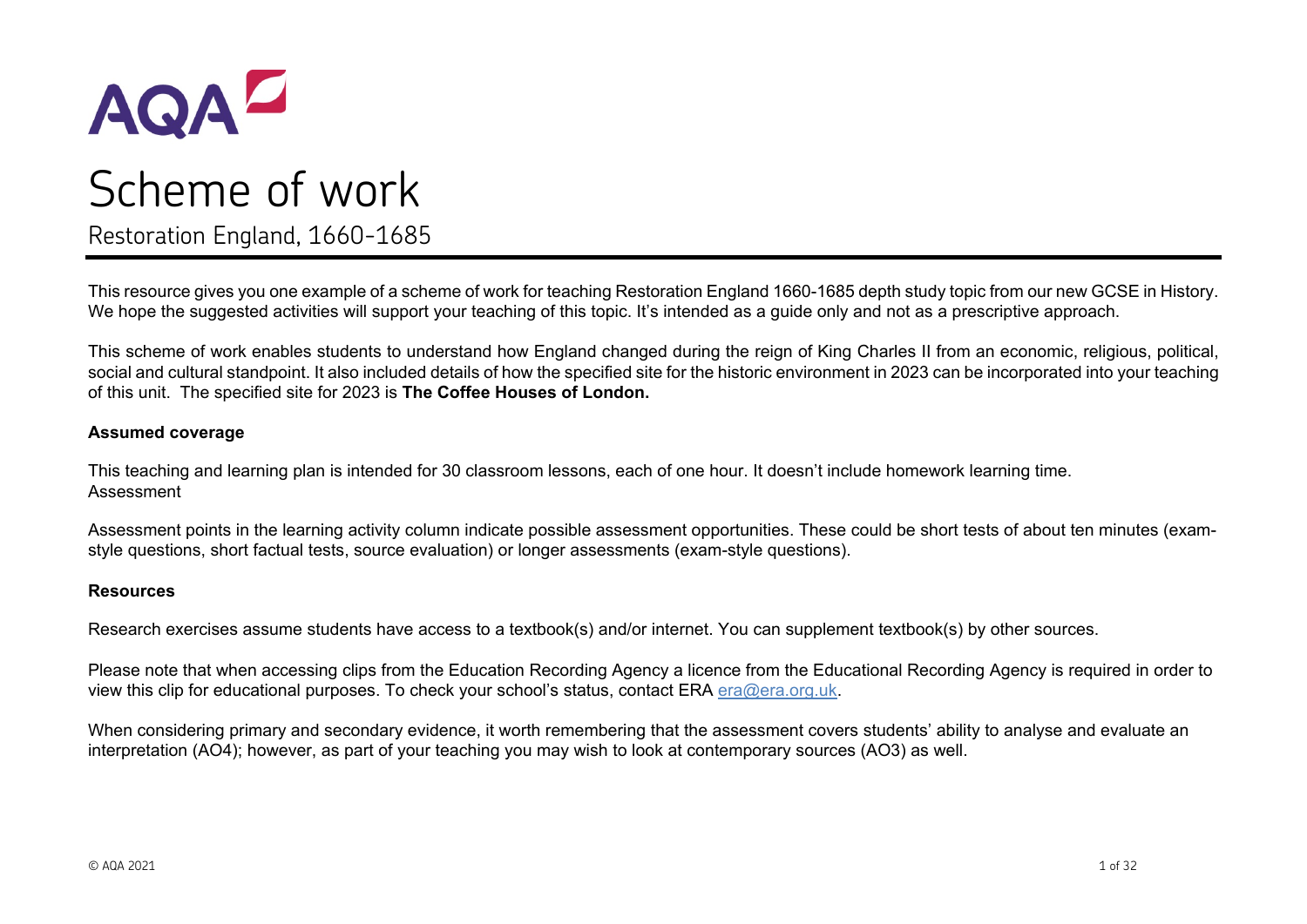# **Part one: Crown, Parliament, plots and court life**

# **Crown and Parliament**

| Lesson<br>number | <b>Specification content</b>                                                                                                        | Guidance                                                                                                                                                                                                                                                                                                       | Learning activity                                                                                                                                                                                                                                                                                                                                                                                                                                                                                                                                             | <b>Resources</b>                                                                                                                                                                                                                                                                                                                                                                                                                                                |
|------------------|-------------------------------------------------------------------------------------------------------------------------------------|----------------------------------------------------------------------------------------------------------------------------------------------------------------------------------------------------------------------------------------------------------------------------------------------------------------|---------------------------------------------------------------------------------------------------------------------------------------------------------------------------------------------------------------------------------------------------------------------------------------------------------------------------------------------------------------------------------------------------------------------------------------------------------------------------------------------------------------------------------------------------------------|-----------------------------------------------------------------------------------------------------------------------------------------------------------------------------------------------------------------------------------------------------------------------------------------------------------------------------------------------------------------------------------------------------------------------------------------------------------------|
|                  | The legacy of the<br>$\bullet$<br>English Civil War<br>and<br>Commonwealth.<br>The restoration of<br>$\bullet$<br>the Monarchy (1). | Students learn the<br>background of the<br>Restoration of the<br>monarchy including an<br>overview of England<br>under Cromwell and<br>Charles' life as an exile.<br>Students should be able<br>to explain what England<br>was like in 1660 and<br>suggest how Charles'<br>experiences may affect<br>his rule. | In pairs, students create a<br>large poster on sugar paper on<br>either Charles in exile or<br>England under Cromwell (half<br>the class will do one, the other<br>half will do the other):<br>The group looking at<br>$\bullet$<br>Cromwell's England need<br>to focus on who was in<br>charge and what life was<br>like for ordinary people.<br>Those looking at<br>$\bullet$<br>Charles's exile should<br>cover the story of his<br>escape and his<br>experiences abroad.<br>Pairs share their findings with<br>a group that looked at the<br>other topic. | Textbook.<br>Film explaining background to the<br>Restoration ie Part 1 Charles II,<br>Dunbar, Scottish Covenanters. Part<br>2 Charles leads Scottish<br>Covenanter army vs Cromwell at<br>Worcester and then exile.<br>Worksheet on legacy of Civil<br>War/background to Restoration.<br>Part 3 could be shown to finish or<br>revise in Lesson 8.<br><b>Cromwell and the Commonwealth.</b><br>Life under Puritan rule.<br><b>Cromwell and the Restoration</b> |
|                  |                                                                                                                                     |                                                                                                                                                                                                                                                                                                                | or worksheet on background<br>to Restoration.<br>Group/class discussion on the<br>following questions:                                                                                                                                                                                                                                                                                                                                                                                                                                                        | Reasons for <b>Parliamentary</b> victory<br>in the English Civil war.<br><b>Accounts of Charles' escape from</b><br>England.                                                                                                                                                                                                                                                                                                                                    |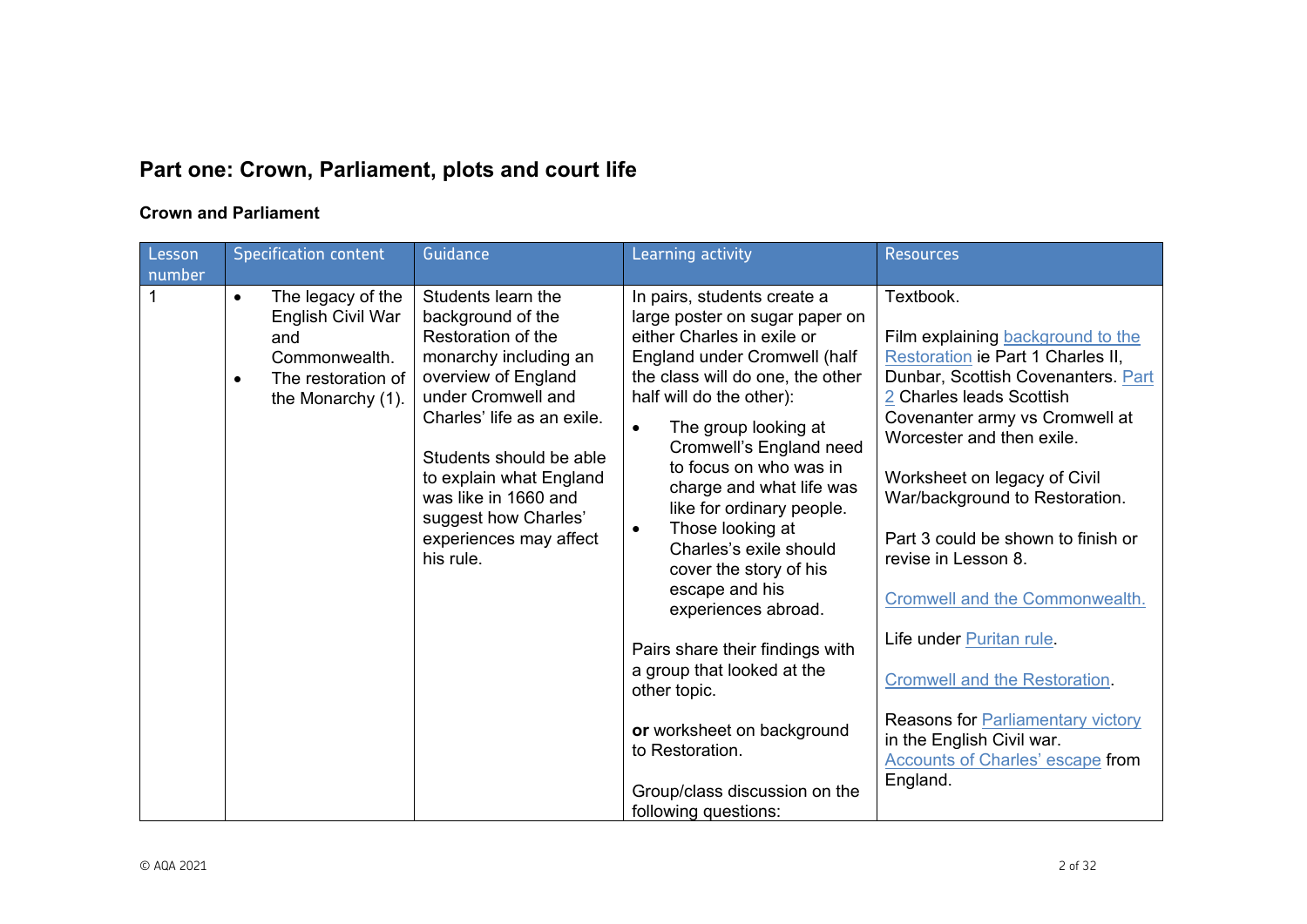| Lesson | <b>Specification content</b> | <b>Guidance</b> | Learning activity                                                                                                                        | <b>Resources</b>                                                                                      |
|--------|------------------------------|-----------------|------------------------------------------------------------------------------------------------------------------------------------------|-------------------------------------------------------------------------------------------------------|
| number |                              |                 |                                                                                                                                          |                                                                                                       |
|        |                              |                 | What challenges will need<br>$\bullet$<br>to be dealt with by the<br>returning king?                                                     | Document reference - the<br><b>Declaration of Breda.</b>                                              |
|        |                              |                 | What effect do you think<br>$\bullet$<br>Charles' experiences                                                                            | The return of Charles to England.                                                                     |
|        |                              |                 | might have on the sort of<br>king he was?                                                                                                | Overview of Charles II's reign.                                                                       |
|        |                              |                 | Analysis of image of Charles<br>arriving back in England.<br>Discussion: How are people<br>reacting? Why?                                | Images of Charles' return: The<br>restoration of King Charles II and<br>Happy Days in Merrie England. |
|        |                              |                 | Students create a spider<br>diagram of the problems<br>Charles faced when he<br>became king. Focus should be<br>on the idea of a divided | Historian's written assessment of<br>how well Charles did immediately<br>after his restoration.       |
|        |                              |                 | country – religiously and<br>politically. Students rank<br>problems in order of                                                          | Historical information in 'Rulers &<br>Ruled' on Civil War and Cromwell.                              |
|        |                              |                 | importance.                                                                                                                              | <b>Historical judgement on Cromwell.</b>                                                              |
|        |                              |                 | How successfully did Charles<br>deal with these problems?                                                                                | Horrible Histories' account of<br>Cromwell.                                                           |
|        |                              |                 | Students discuss how well<br>Charles dealt with each                                                                                     |                                                                                                       |
|        |                              |                 | challenge - particularly                                                                                                                 |                                                                                                       |
|        |                              |                 | through the regicides and the<br>Declaration of Breda.                                                                                   |                                                                                                       |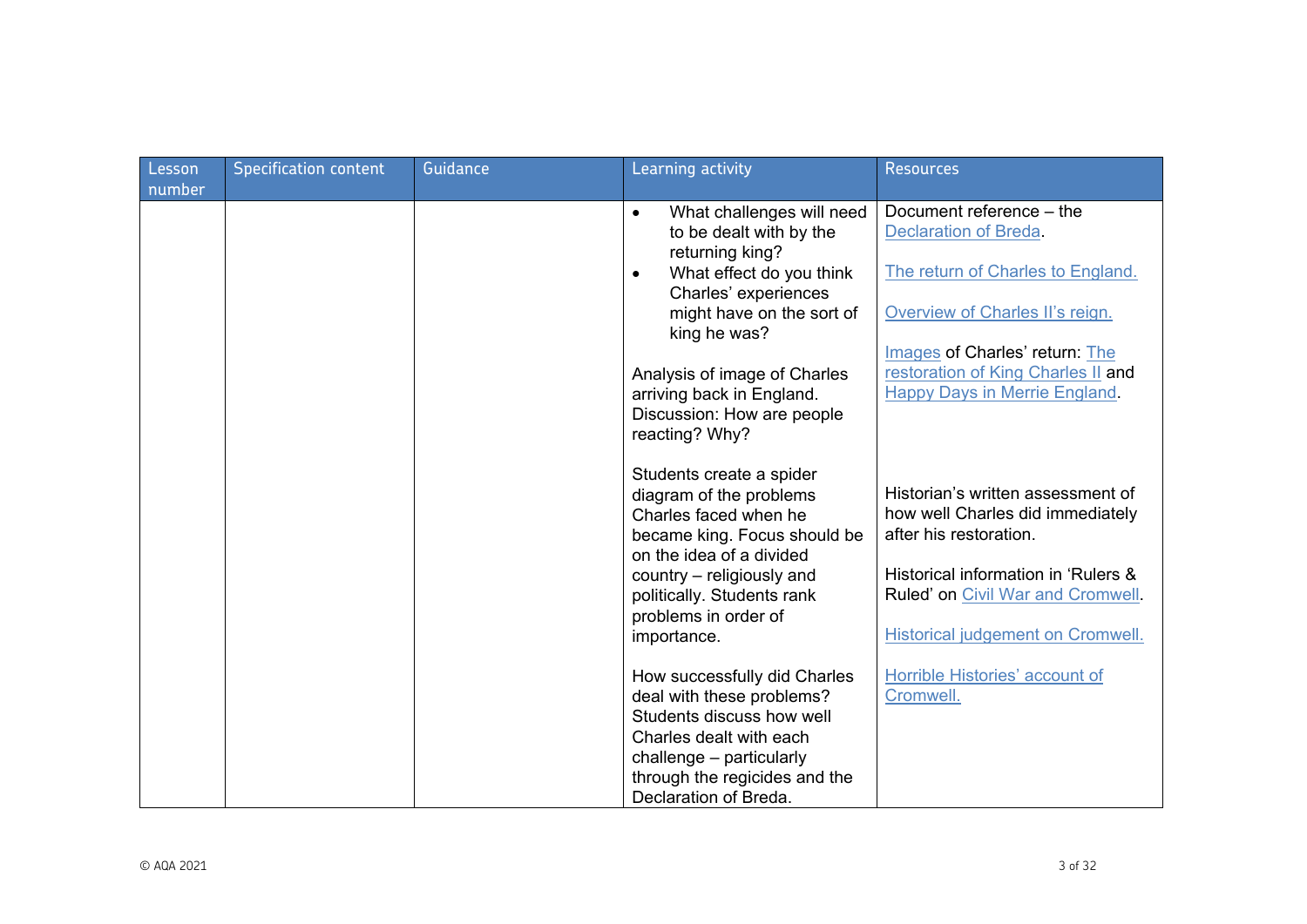| Lesson                   | <b>Specification content</b>                        | Guidance                                                                                                                                                                                                                                                                                                                                                                                                                                                                                                                                                                                       | Learning activity                                                                                                                                                                                                                                                                                                                                                                                                                                                                                                                                                                                                                                                                                                                        | <b>Resources</b>                                                                                                                                |
|--------------------------|-----------------------------------------------------|------------------------------------------------------------------------------------------------------------------------------------------------------------------------------------------------------------------------------------------------------------------------------------------------------------------------------------------------------------------------------------------------------------------------------------------------------------------------------------------------------------------------------------------------------------------------------------------------|------------------------------------------------------------------------------------------------------------------------------------------------------------------------------------------------------------------------------------------------------------------------------------------------------------------------------------------------------------------------------------------------------------------------------------------------------------------------------------------------------------------------------------------------------------------------------------------------------------------------------------------------------------------------------------------------------------------------------------------|-------------------------------------------------------------------------------------------------------------------------------------------------|
| number<br>$\overline{2}$ | <b>Relations and issues</b><br>with Parliament (1). | Students learn about the<br>role and power of the<br><b>Cavalier Parliament and</b><br>the rise and fall of<br>Clarendon. The key<br>focus should be the<br>relationship between<br><b>Charles and Parliament</b><br>particular in relation to<br>the three key issues of<br>money, foreign policy<br>and religion (including<br>the Clarendon Code and<br>the Second Anglo-Dutch<br>War).<br>Students should be able<br>to assess the state of the<br>relationship at the end of<br>the Clarendon Ministry<br>and explain what his fall<br>from power can tell us<br>about this relationship. | Starter activity on the King and<br>Parliament. Review with<br>students the role of Parliament<br>and the tense relationship after<br>the Civil War. Students draw a<br>brief diagram to remind them<br>of who Parliament/the King<br>were. Students come up with<br>ways to judge/criteria how<br>good the relationship was<br>between the King (and his<br>ministers) and Parliament.<br>Create a short timeline to show<br>the key events of the<br>Clarendon Ministry - its rise,<br>the Clarendon Code, the<br>Second Anglo-Dutch War and<br>the Raid on the Medway.<br>Students record the key points<br>of the Clarendon Code.<br>Enquiry question, 'Was the<br>Clarendon Ministry a success?'<br>Students write a 'school' style | General information about the<br>history and workings of Parliament.<br>Textbook.<br>Key dates in Parliament.<br><b>Biography of Clarendon.</b> |
|                          |                                                     |                                                                                                                                                                                                                                                                                                                                                                                                                                                                                                                                                                                                | report on the state of the<br>relationship between<br>Parliament and the King during<br>the Clarendon Ministry $-$                                                                                                                                                                                                                                                                                                                                                                                                                                                                                                                                                                                                                       |                                                                                                                                                 |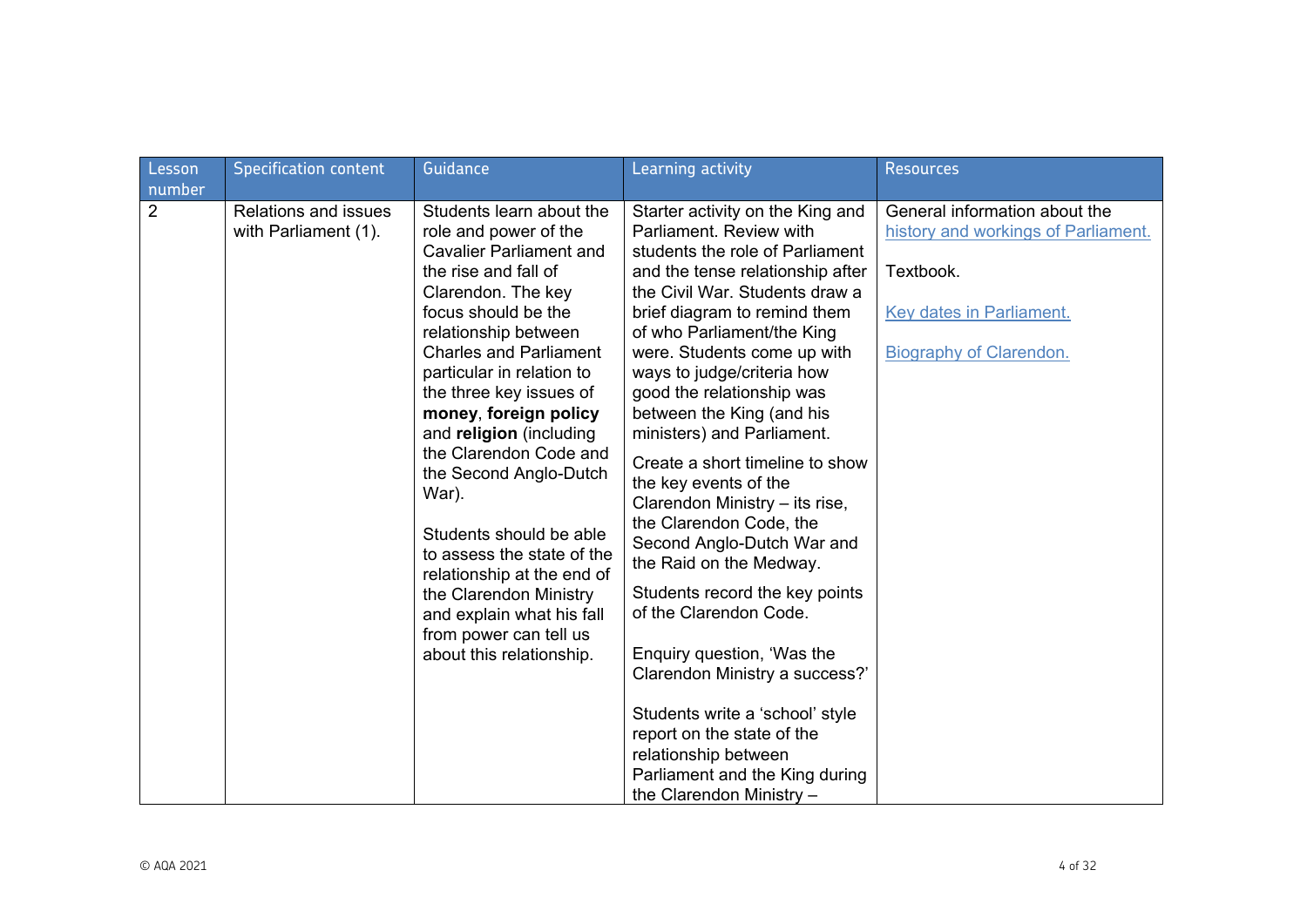| Lesson | <b>Specification content</b>                                                                                                       | Guidance                                                                                                                                                                                                                                                                                                                                                                                                                                                                                                                              | Learning activity                                                                                                                                                                                                                                                                                                                                                                                                                                                                                                                        | <b>Resources</b>                                                                                                                                                                                                                                                                                                                                         |
|--------|------------------------------------------------------------------------------------------------------------------------------------|---------------------------------------------------------------------------------------------------------------------------------------------------------------------------------------------------------------------------------------------------------------------------------------------------------------------------------------------------------------------------------------------------------------------------------------------------------------------------------------------------------------------------------------|------------------------------------------------------------------------------------------------------------------------------------------------------------------------------------------------------------------------------------------------------------------------------------------------------------------------------------------------------------------------------------------------------------------------------------------------------------------------------------------------------------------------------------------|----------------------------------------------------------------------------------------------------------------------------------------------------------------------------------------------------------------------------------------------------------------------------------------------------------------------------------------------------------|
| number |                                                                                                                                    |                                                                                                                                                                                                                                                                                                                                                                                                                                                                                                                                       |                                                                                                                                                                                                                                                                                                                                                                                                                                                                                                                                          |                                                                                                                                                                                                                                                                                                                                                          |
|        |                                                                                                                                    |                                                                                                                                                                                                                                                                                                                                                                                                                                                                                                                                       | Money, religion and foreign<br>policy represent the three<br>school subjects. More able<br>students can write an overview<br>linking the three areas (in the<br>style of a tutor report) $-$ this<br>can be adapted to suit how<br>reports are issued in each<br>school.                                                                                                                                                                                                                                                                 |                                                                                                                                                                                                                                                                                                                                                          |
| 3      | Charles and his<br>$\bullet$<br>relations and<br>issues with<br>Parliament (2).<br>The Cabal and<br>$\bullet$<br>'Party Politics'. | Students learn how the<br><b>Cabal Ministry functioned</b><br>and how it differed from<br>what had gone before.<br>Students should be able<br>to assess what the<br>period of the Cabal can<br>tell us about the<br>Charles's relationship<br>with Parliament, Once<br>again, the focus should<br>be on money, religion<br>and foreign policy and<br>how the actions of<br>Parliament contributed to<br>the downfall of the Cabal.<br>Note the Duke of<br>Lauderdale (who resided<br>at Whitehall and Ham<br>House) as clearly one of | Enquiry question: 'Why was<br>1672 a turning point in the<br>relations between Parliament<br>and King?'<br>Students create brief timeline<br>that shows the key events of<br>rise and fall of the Cabal.<br>Students create a visual<br>reminder of what Cabal stands<br>for.<br>Party making exercise: each<br>student is given two beliefs of<br>one of the political parties<br>(Country and Court) eg<br>'freedom of religion for<br>Protestants' and 'disliked the<br>Cabal'. Their job is to find<br>others who agree with them or | Textbook.<br><b>Painting of the Cabal</b><br>by Sir John Baptist de Medina<br>$(1659 - 1710)$ .<br><b>Whigs and Tories.</b><br>Briefing cards for political party-<br>making exercise.<br>For Lauderdale, see AQA Historic<br><b>Environment Resource Pack 2019</b><br>- Ham House: Background<br>Information, Resources $C - J$ ,<br>Resources K and L. |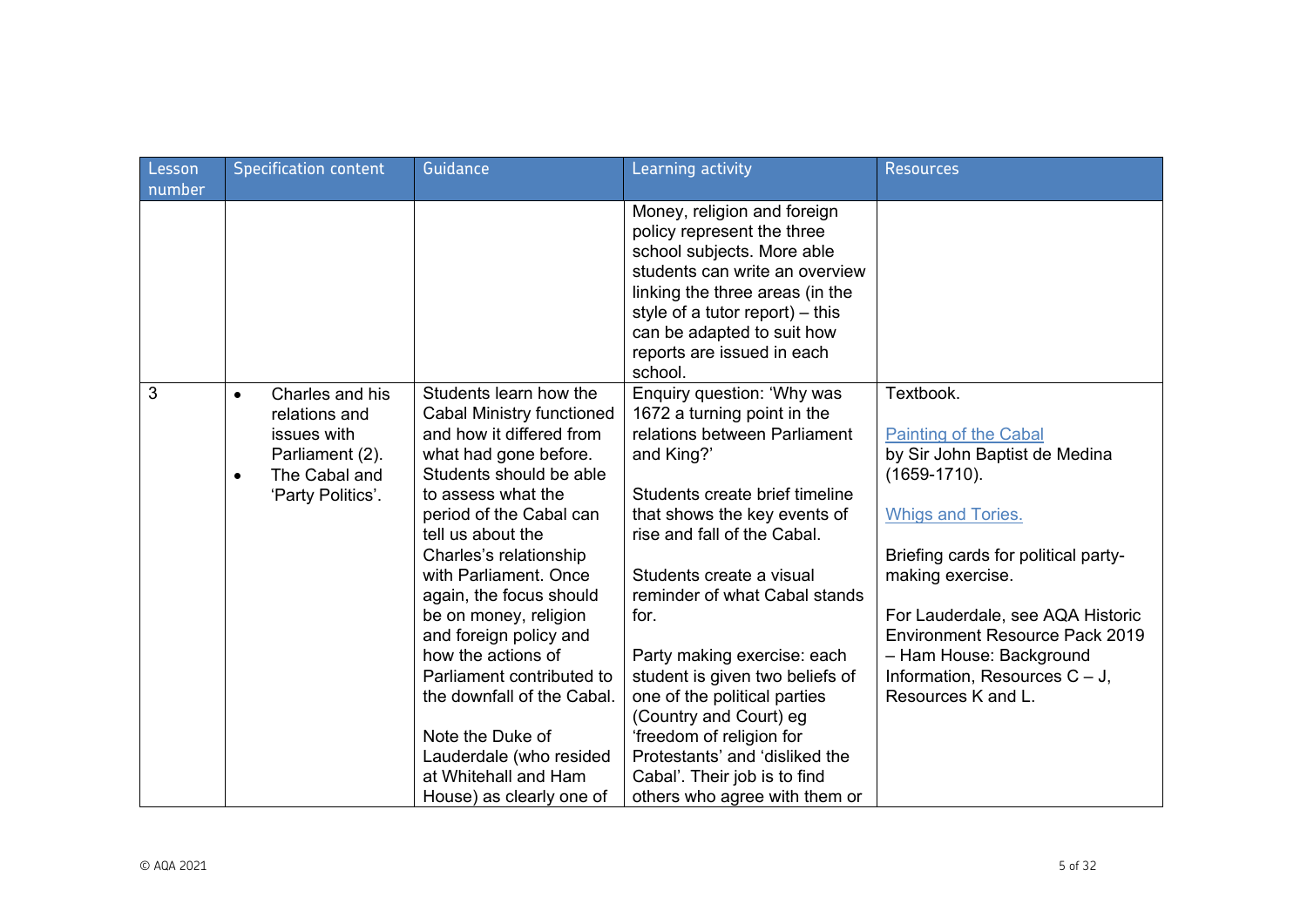| Lesson<br>number | <b>Specification content</b> | Guidance                                                                                  | Learning activity                                                                                                                                                                                                                                                                                                                                                                                                                                                                                                                                                   | <b>Resources</b> |
|------------------|------------------------------|-------------------------------------------------------------------------------------------|---------------------------------------------------------------------------------------------------------------------------------------------------------------------------------------------------------------------------------------------------------------------------------------------------------------------------------------------------------------------------------------------------------------------------------------------------------------------------------------------------------------------------------------------------------------------|------------------|
|                  |                              | the Cabal. (See AQA<br><b>Historic Environment</b><br>Resource Pack 2019 -<br>Ham House). | hold similar views (they might<br>have one or two of the same<br>beliefs on their cards).<br>Students will eventually find<br>themselves in two distinct<br>groups and can then be told<br>that they have formed two<br>political parties.<br>Students assess the King's<br>relationship with Parliament<br>during this time by creating a<br>Venn diagram with money,<br>religion and foreign policy for<br>the period of the Cabal<br>Ministry. They can then write a<br>brief assessment of the state<br>of the relationship by the time<br>of the Cabal's fall. |                  |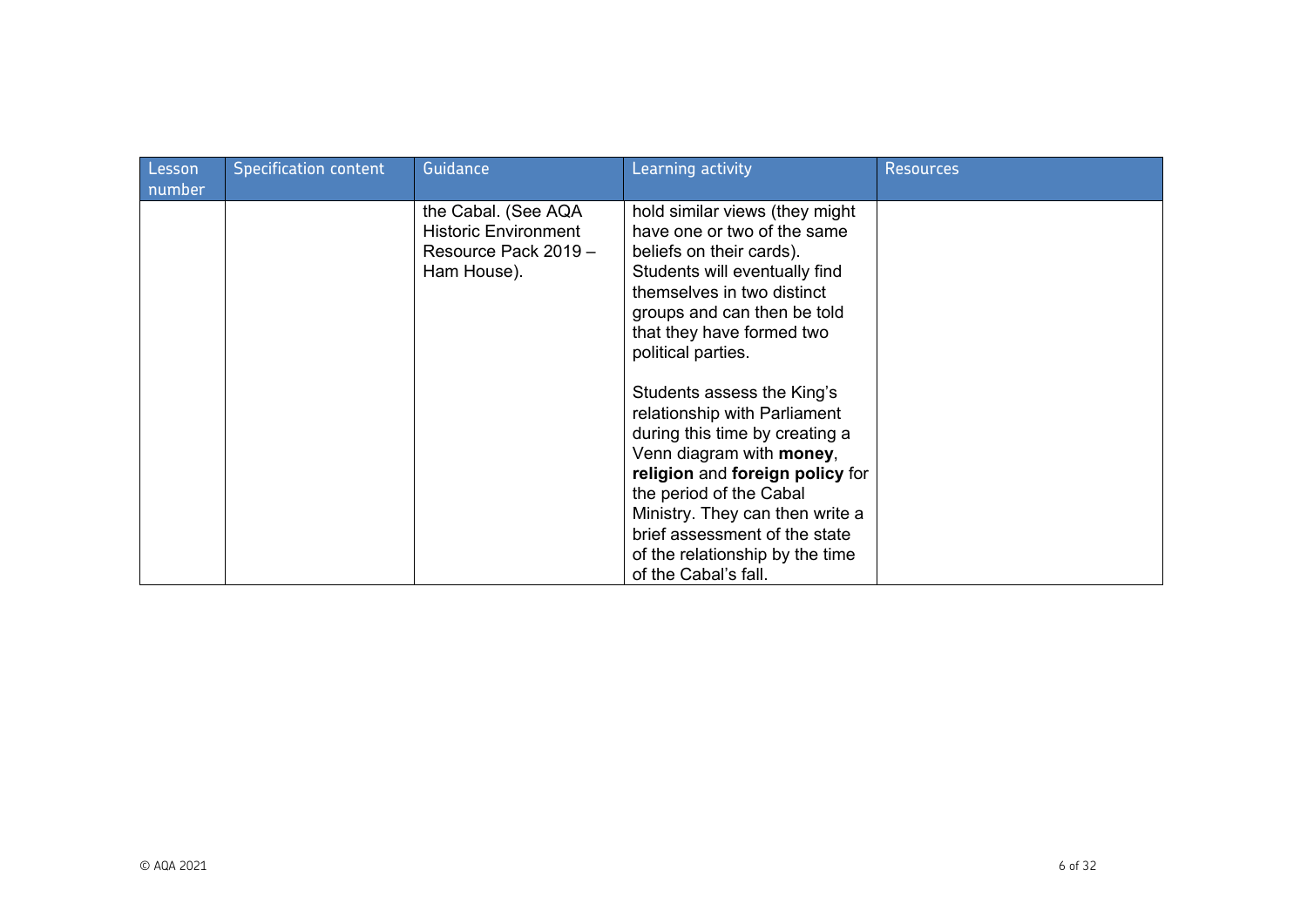| Lesson<br>number | <b>Specification content</b>                 | Guidance                                                                                                                                                                                                                                                                                                                                                                                                                                                                                                                                                                                                     | Learning activity                                                                                                                                                                                                                                                                                                                                                                                                                                                                                                                                                                                                       | <b>Resources</b>                                                                 |
|------------------|----------------------------------------------|--------------------------------------------------------------------------------------------------------------------------------------------------------------------------------------------------------------------------------------------------------------------------------------------------------------------------------------------------------------------------------------------------------------------------------------------------------------------------------------------------------------------------------------------------------------------------------------------------------------|-------------------------------------------------------------------------------------------------------------------------------------------------------------------------------------------------------------------------------------------------------------------------------------------------------------------------------------------------------------------------------------------------------------------------------------------------------------------------------------------------------------------------------------------------------------------------------------------------------------------------|----------------------------------------------------------------------------------|
| $\overline{4}$   | Relations and issues<br>with Parliament (3). | Students learn the rise and<br>fall of the Danby Ministry, the<br>end of the Cavalier<br>Parliament and the rise of<br>party politics (including the<br>key figure of Lord<br>Shaftesbury). Students get<br>an overview of the three<br>short-lived parliaments which<br>followed the end of the<br><b>Cavalier Parliament (Habeas</b><br>Corpus, Exclusion and<br>Oxford Parliaments). The<br>focus should be on the<br>Charles' relationship with<br>Parliament in relation to<br>money, foreign policy and<br>religion and how the three<br>played a role in the<br>deterioration of the<br>relationship. | Students create a profile of<br>Lord Shaftesbury.<br>Students create a brief<br>timeline of the Danby<br>Ministry.<br>They'll need to assess the<br>state of the relationship<br>between King and<br>Parliament during this time<br>in relation to money,<br>religion and foreign<br>policy.<br>Enquiry question: 'Why did<br>Charles fall out with<br>Parliament?'<br>Students create a comic<br>strip to show the short-lived<br>Parliaments that followed<br>the end of the Cavalier<br>Parliament. They must<br>show why Charles kept<br>dismissing Parliament and<br>include the names given to<br>these sessions. | Textbook.<br><b>Biography of Shaftesbury.</b><br><b>Biography of Lord Danby.</b> |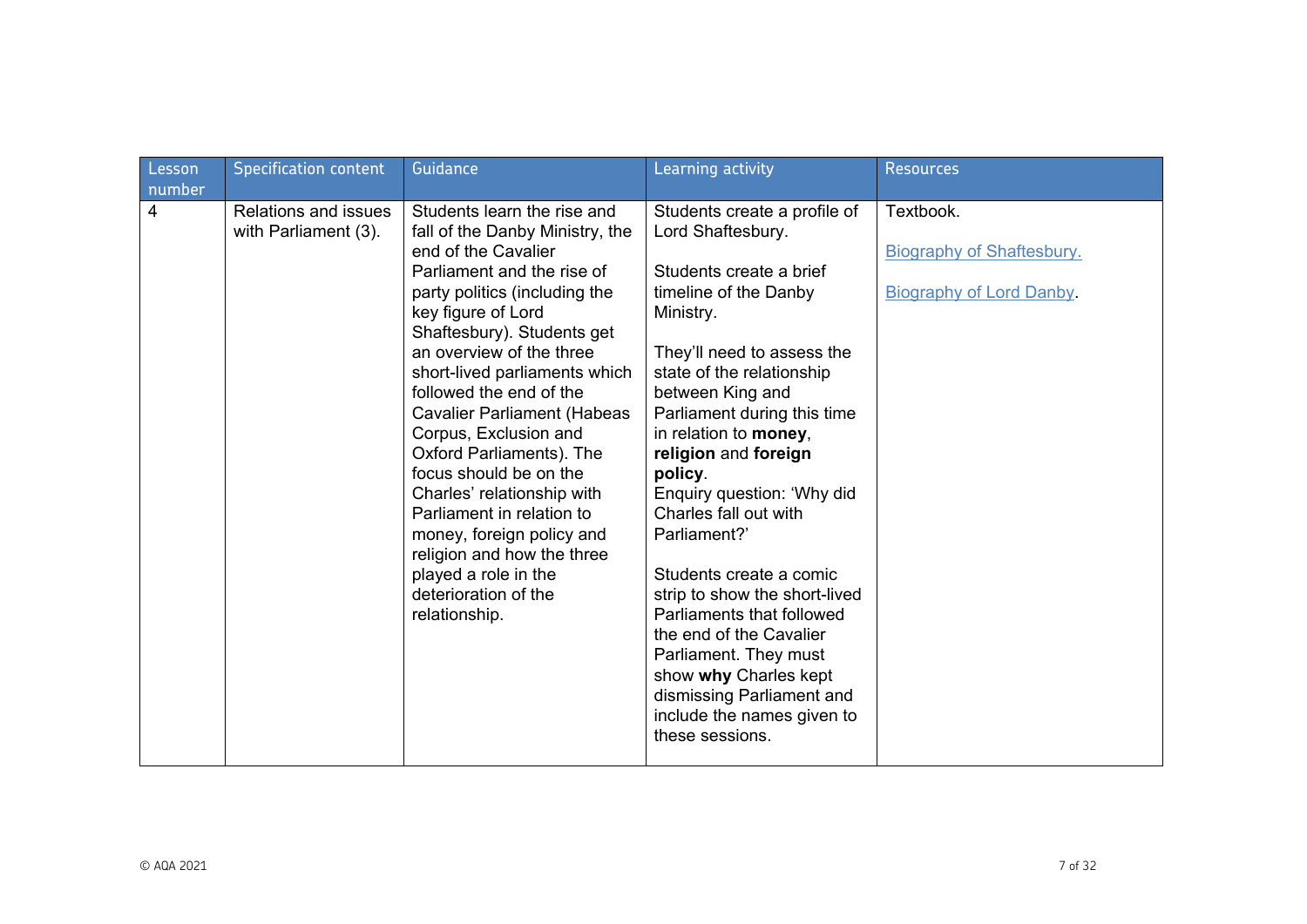| Lesson<br>number | <b>Specification content</b>                                                                                    | Guidance                                                                                                                                                                                                                                                                                                                                                                                  | Learning activity                                                                                                                                                                                                                                                                                                                                                                                                                                                                                                                                                                                                                                                                                                                                                     | <b>Resources</b>                                                             |
|------------------|-----------------------------------------------------------------------------------------------------------------|-------------------------------------------------------------------------------------------------------------------------------------------------------------------------------------------------------------------------------------------------------------------------------------------------------------------------------------------------------------------------------------------|-----------------------------------------------------------------------------------------------------------------------------------------------------------------------------------------------------------------------------------------------------------------------------------------------------------------------------------------------------------------------------------------------------------------------------------------------------------------------------------------------------------------------------------------------------------------------------------------------------------------------------------------------------------------------------------------------------------------------------------------------------------------------|------------------------------------------------------------------------------|
| 5                | <b>Relations and</b><br>$\bullet$<br>issues with<br>Parliament (4).<br>Rule without<br>parliament from<br>1681. | Students take a wider view of<br>Charles's relationship with<br>Parliament through his reign<br>and consider how money,<br>religion and power dominated<br>how they worked together.<br>Students should have an<br>appreciation of how the<br>relationship changed and the<br>consequences of that change<br>and come to a judgment<br>about Parliament and the<br>King's relative power. | Recap the story of Charles and his<br>Parliament through card sort ordering<br>activity that includes the ministries,<br>Parliament and key events (including<br>laws) in three columns.<br>Working in small groups, students<br>create a large Venn diagram and<br>organise the key moments in the<br>relationship between Parliament and<br>King into the three areas of money,<br>religion and foreign policy.<br>Which caused the most problems?<br>Students could create a living graph of<br>the relationship between Charles and<br>his Parliament and look for when it<br>changed. The teacher will need to draw<br>out explanations through questioning,<br>for example, 'why didn't relations<br>between Charles and Parliament get<br>better under Danby?' | Textbook.<br>Card sort exercise<br>resources.<br>Key dates in<br>Parliament. |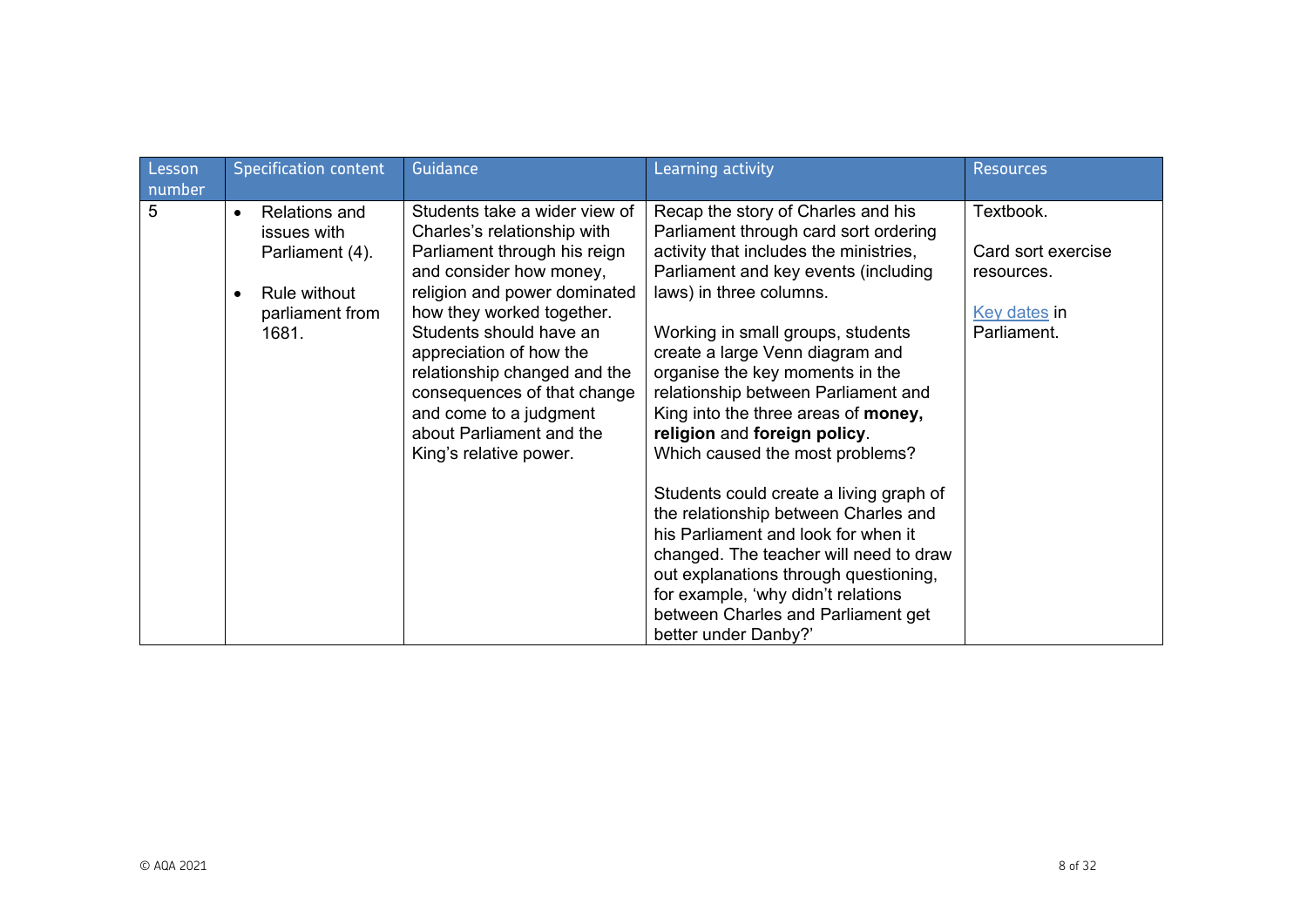## **The Catholic Question**

| Lesson<br>number | <b>Specification content</b>        | Guidance                                                                                                                                                                                                                                                                                          | Learning activity                                                                                                                                                                                                                                                                                                                                                                                                                                                                                                                                                                                                                                                                                                                         | <b>Resources</b>                                                                                                                                                                 |
|------------------|-------------------------------------|---------------------------------------------------------------------------------------------------------------------------------------------------------------------------------------------------------------------------------------------------------------------------------------------------|-------------------------------------------------------------------------------------------------------------------------------------------------------------------------------------------------------------------------------------------------------------------------------------------------------------------------------------------------------------------------------------------------------------------------------------------------------------------------------------------------------------------------------------------------------------------------------------------------------------------------------------------------------------------------------------------------------------------------------------------|----------------------------------------------------------------------------------------------------------------------------------------------------------------------------------|
| 6                | Titus Oates and the<br>Popish Plot. | Students gain an<br>understanding of the context<br>of religious division in<br>England and its causes, and<br>then explore the events of<br>the Popish Plot. They should<br>have a knowledge and<br>understanding of the key<br>figures and developments<br>and, crucially, its<br>consequences. | Enquiry question: 'What<br>was the Popish plot?'<br>Students complete a<br>worksheet about the<br>background of religious<br>division in England.<br>Students are provided with<br>the initial accusations of the<br>Popish Plot and come up<br>with questions about the<br>witness. What do they need<br>to know? Do they trust him?<br>Etc.<br>Working in groups of four,<br>students create the script<br>for a news programme that<br>tells the story of the Popish<br>Plot. They could include<br>some 'breaking news', for<br>example: the murder of<br>Godfrey. How did this event<br>change things?<br>They could also have an<br>expert interview where they<br>suggest what the<br>consequences of the<br>Popish Plot could be. | Textbook.<br>Religious division work sheet.<br>The story of the Popish Plot.<br>A useful interpretation of the Plot.<br>Playing cards that tell the story of<br>the Popish Plot. |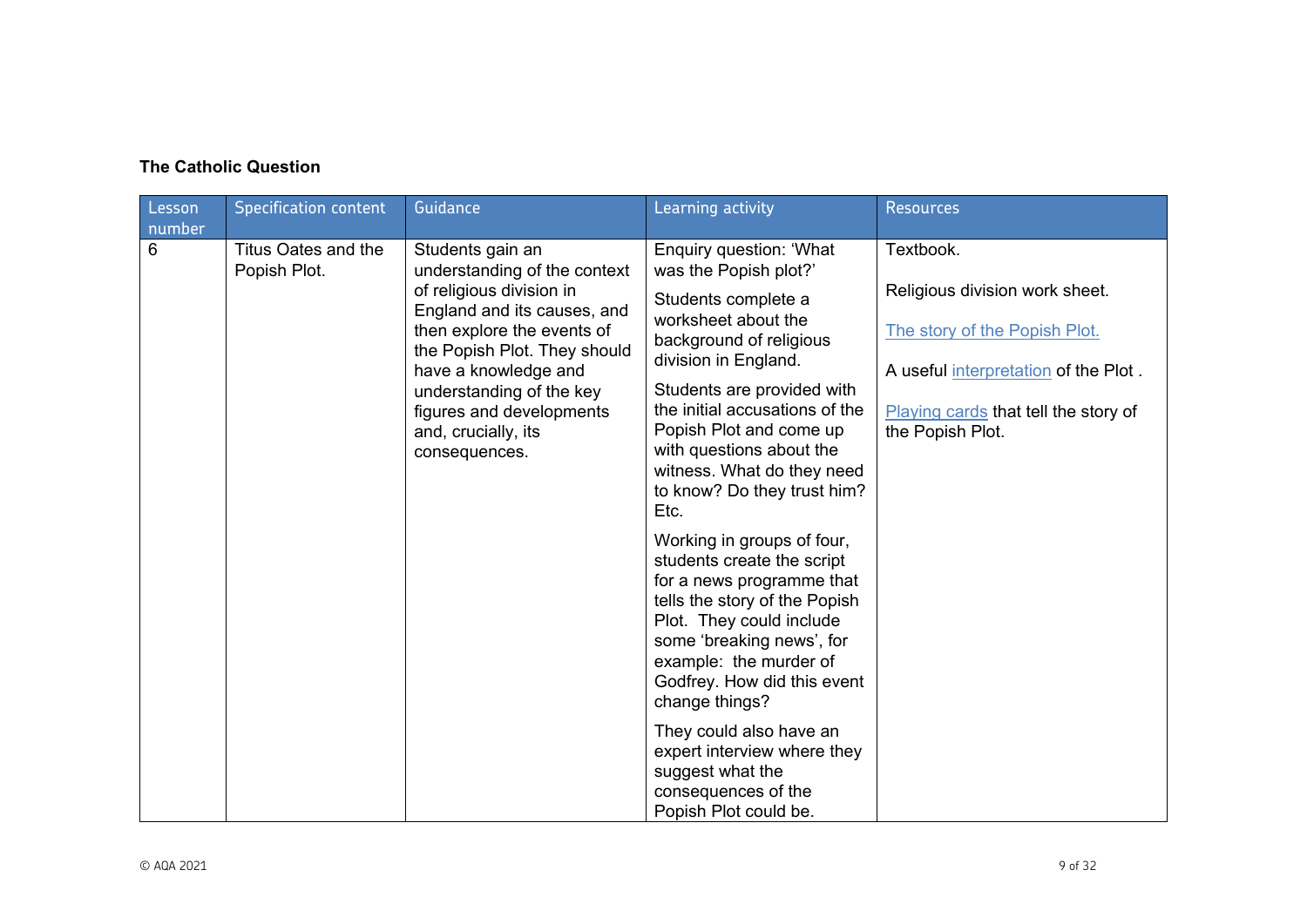| Class discussion:<br>Why were people so ready<br>to believe the Popish Plot?                                                                                                                                                                                                                                                                                                                                                                                                                                                                                                                                                                                                                                                                                                                                                                                                                                                                                                                                                                                                                                                    |  |
|---------------------------------------------------------------------------------------------------------------------------------------------------------------------------------------------------------------------------------------------------------------------------------------------------------------------------------------------------------------------------------------------------------------------------------------------------------------------------------------------------------------------------------------------------------------------------------------------------------------------------------------------------------------------------------------------------------------------------------------------------------------------------------------------------------------------------------------------------------------------------------------------------------------------------------------------------------------------------------------------------------------------------------------------------------------------------------------------------------------------------------|--|
| $\overline{7}$<br>Students learn about the<br><b>Enquiry Question: 'Why was</b><br>Textbook.<br>James, Duke of<br>$\bullet$<br>the 'Exclusion Crisis' a<br>background to the Exclusion<br>York.<br>Crisis, focusing on the Duke<br>crisis?'<br><b>Biography of James.</b><br>The Exclusion<br>$\bullet$<br>of York and anti-Catholic<br>Bill, 1679.<br>feeling in England before<br>Students create a profile of<br>James II's wedding suit.<br>The succession<br>$\bullet$<br>learning about the attempts<br>James, Duke of York. They<br>issue.<br>of Shaftesbury and others in<br>should include his<br>Parliament to prevent James<br>experiences in exile and<br>The Exclusion Crisis<br>from becoming King through<br>compare them to his<br>- this website includes primary<br>the Exclusion Bills and other<br>brother's. Why were some<br>sources as well as information.<br>people opposed to him<br>actions.<br>becoming King?<br>Students create a<br>storyboard of the key<br>developments of the<br><b>Exclusion Crisis.</b><br>Class discussion: Could the<br>Exclusion Crisis have led to<br>another Civil War? |  |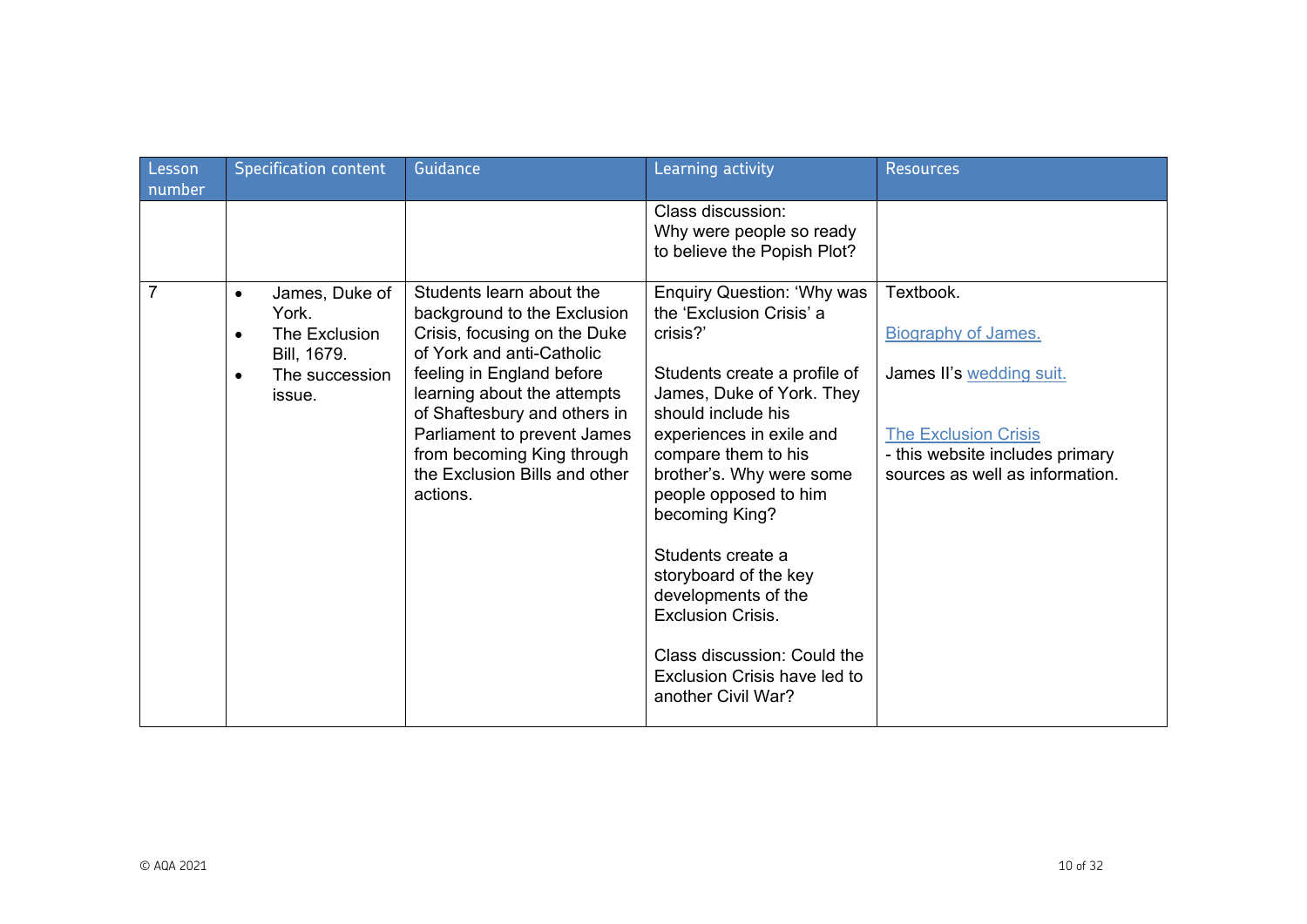| Lesson<br>number | <b>Specification content</b> | Guidance                                                                                                                                                                                                  | Learning activity                                                                                                                                                                                                                                                                                                                                                                                                                                                                                                                                                                                                                                                                               | <b>Resources</b>                                                                                                                                                                                                                                                                                                                                            |
|------------------|------------------------------|-----------------------------------------------------------------------------------------------------------------------------------------------------------------------------------------------------------|-------------------------------------------------------------------------------------------------------------------------------------------------------------------------------------------------------------------------------------------------------------------------------------------------------------------------------------------------------------------------------------------------------------------------------------------------------------------------------------------------------------------------------------------------------------------------------------------------------------------------------------------------------------------------------------------------|-------------------------------------------------------------------------------------------------------------------------------------------------------------------------------------------------------------------------------------------------------------------------------------------------------------------------------------------------------------|
| 8                | The Rye House Plot.          | Students learn the context<br>and events of the Rye House<br>Plot. The focus should be on<br>the consequences of the plot,<br>particularly in relation to the<br>Charles's rule and James's<br>accession. | <b>Enquiry Question: 'What</b><br>was the Rye House Plot?'<br>Starter question - Why<br>didn't some people trust<br>King Charles II? Students<br>come up with as many<br>reasons as they can.<br>Questioning can draw out<br>political issues and<br>concerns over his religious<br>beliefs.<br>Working in groups of four<br>students are given a scene<br>to recreate as a freeze<br>frame from the Rye House<br>Plot. Each group should be<br>given a different scene to<br>allow them to be performed<br>in order giving the class the<br>whole story.<br>Students write a newspaper<br>article on the Rye House<br>Plot. They need to explain<br>what the consequences of<br>the Plot were. | The story of the plot.<br>An official account produced at the<br>beginning of James II's reign.<br>Newspaper templates.<br><b>Biography of James Scott, Duke of</b><br>Monmouth.<br>Though some knowledge of the<br>Anglo-Dutch wars is useful, Charles<br>II's religious belief and character<br>are the thread of this final Part 3<br>clip.<br>Textbook. |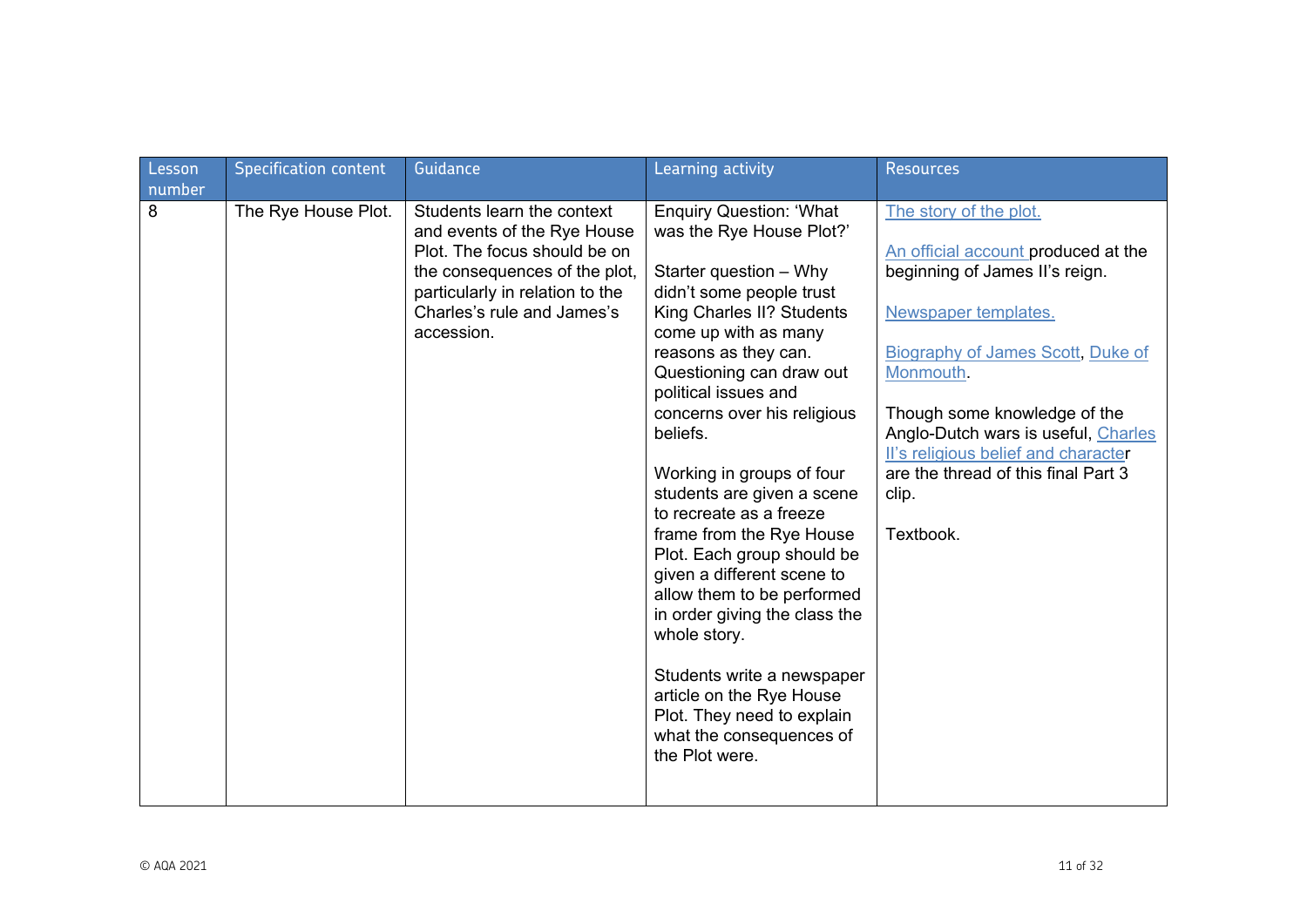## **Charles II's court**

| Lesson<br>number | <b>Specification content</b> | Guidance                                                                                                                                                                                                                                      | Learning activity                                                                                                                                                                                                                                                                                                                        | <b>Resources</b>                                                                                                                                                                                                                                                                                                                                                        |
|------------------|------------------------------|-----------------------------------------------------------------------------------------------------------------------------------------------------------------------------------------------------------------------------------------------|------------------------------------------------------------------------------------------------------------------------------------------------------------------------------------------------------------------------------------------------------------------------------------------------------------------------------------------|-------------------------------------------------------------------------------------------------------------------------------------------------------------------------------------------------------------------------------------------------------------------------------------------------------------------------------------------------------------------------|
| 9                | Charles II's character.      | Students explore the<br>character of Charles II and<br>the way he operated within<br>his court. The key question is<br>whether his reputation as the<br>'merry monarch' is accurate<br>or whether it was a carefully<br>crafted public image. | <b>Enquiry Question: 'Was</b><br>Charles the 'merry<br>monarch'?'<br>Show image or video clip<br>suggesting that Charles was<br>a 'merry monarch' ie he<br>liked to have parties and<br>enjoy himself. Discuss<br>whether what they've<br>already learned about<br>Charles supports or<br>challenges this view.<br>Create a market place | Background films clips from Lesson<br>1 provide reference to his character<br>and behaviour.<br>Interpretations of Charles II and his<br>court.<br>Rap/Horrible Histories interpretation<br>of the 'Merrie monarch' provides a<br>fun opening to a lesson on Charles<br>II's character.<br><b>Account of Charles II's mistresses.</b><br><b>Portrait of Charles II.</b> |
|                  |                              |                                                                                                                                                                                                                                               | activity on Charles. Groups<br>look at the following areas:<br>marriage<br>$\bullet$<br>mistresses and<br>illegitimate children<br>sports, Arts and Science<br>parties<br>$\bullet$<br>access to the King.<br>One member of the group<br>remains behind as the<br>teacher while others go and<br>gather information.                     | Several sites contain reference to<br>Charles' love life and mistresses.                                                                                                                                                                                                                                                                                                |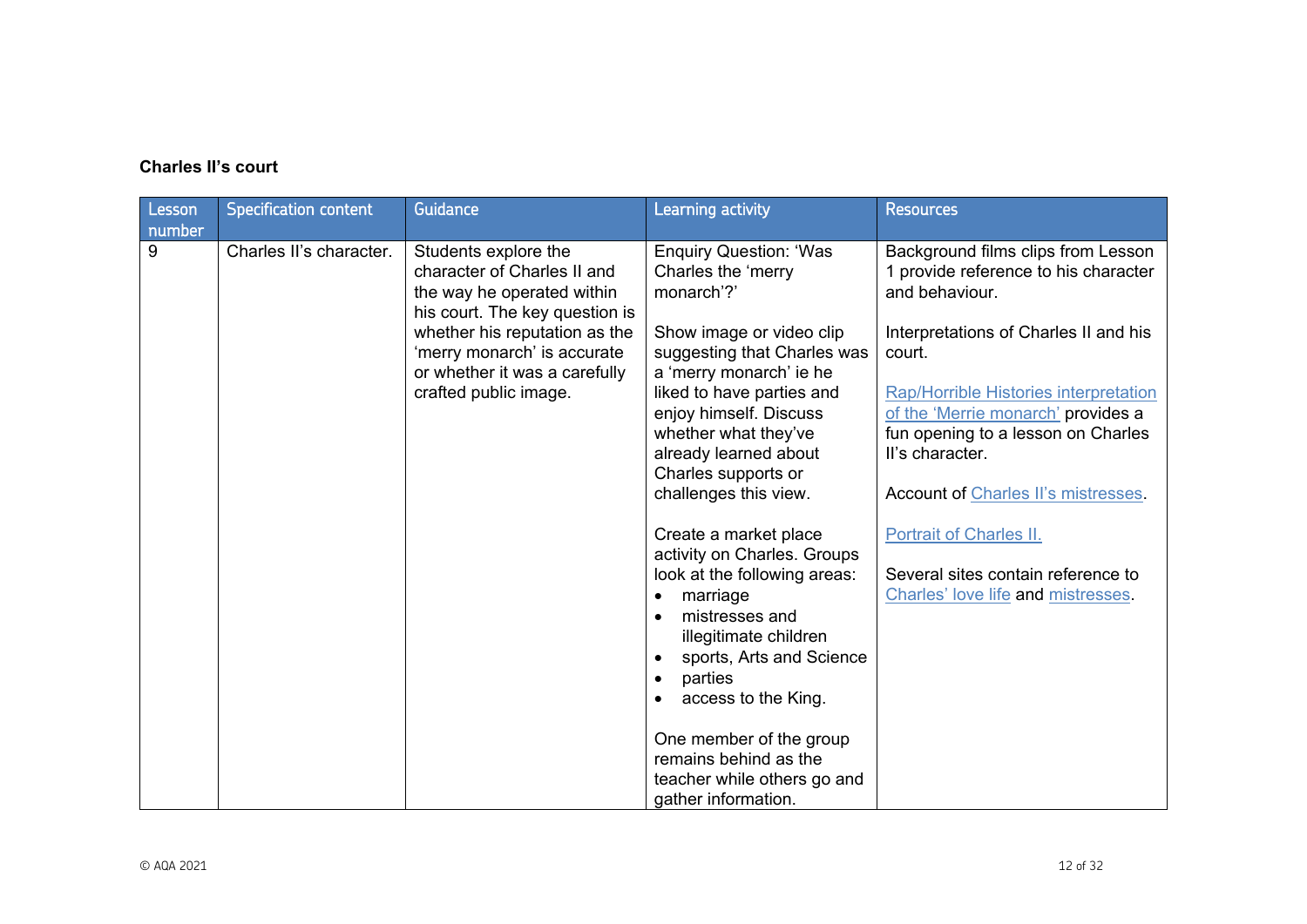| Lesson<br>number | <b>Specification content</b> | Guidance | Learning activity                                                                                                                                                                                                                | <b>Resources</b> |
|------------------|------------------------------|----------|----------------------------------------------------------------------------------------------------------------------------------------------------------------------------------------------------------------------------------|------------------|
|                  |                              |          | All students end up with a<br>rounded knowledge of<br>Charles in a spider diagram<br>or other form.<br>Teachers may direct<br>students to consider, 'How<br>far was the 'merry monarch'<br>a carefully created public<br>image?' |                  |
|                  |                              |          |                                                                                                                                                                                                                                  |                  |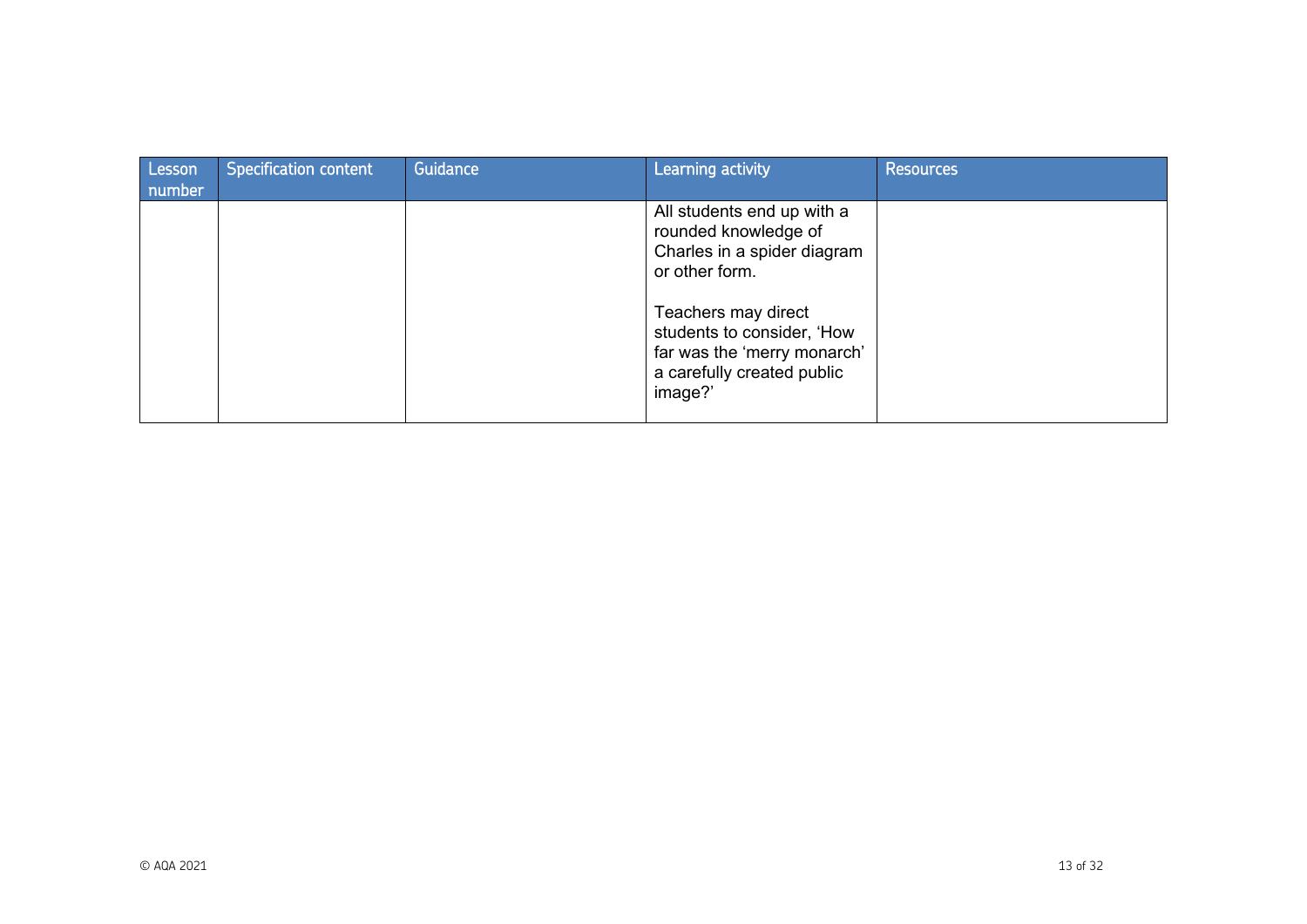| Lesson<br>number | <b>Specification content</b>                   | Guidance                                                                                                                                                                                                                                                              | <b>Learning activity</b>                                                                                                                                                                                                                                                                                                                                                                                                                                                                                                                                 | <b>Resources</b>                                                                                                                                                                                                                                |
|------------------|------------------------------------------------|-----------------------------------------------------------------------------------------------------------------------------------------------------------------------------------------------------------------------------------------------------------------------|----------------------------------------------------------------------------------------------------------------------------------------------------------------------------------------------------------------------------------------------------------------------------------------------------------------------------------------------------------------------------------------------------------------------------------------------------------------------------------------------------------------------------------------------------------|-------------------------------------------------------------------------------------------------------------------------------------------------------------------------------------------------------------------------------------------------|
| 10               | Court life, fashions<br>and the role of court. | Students gain an overview of<br>how Charles's court worked<br>including who had power<br>and how they gained it.<br>Comparisons should be<br>made with the court of King<br>Louis and the importance of<br>access to the King through<br>his advisors and associates. | Enquiry question: 'Why was<br><b>Charles II's Court</b><br>important?'<br>Starter question - How<br>powerful was Charles II?<br>Draw out through<br>questioning previous<br>learning on Parliament and<br>ministries.                                                                                                                                                                                                                                                                                                                                    | Textbook.<br>The reign and court of $Louis XIV -$<br>for comparison.<br>Writing frame for Charles's court<br>essay.                                                                                                                             |
|                  |                                                |                                                                                                                                                                                                                                                                       | Students write an essay.<br>After discussion about the<br>structure of the extended<br>writing, students make<br>notes from the textbook<br>about the structure of the<br>court to go with the learning<br>from the previous lesson.<br>The essay should explain<br>how Charles's court worked.<br>They need to include the<br>key terms and jobs like<br>Privy Council, Lord<br>Treasurer, Lord Chancellor<br>and the Exchequer.<br>Students may also consider<br>the question, 'How similar<br>was Charles's court to the<br>court of King Louis XIV?' | Some background information in<br><b>AQA Historic Environment Pack</b><br>2019 - Ham House: Resources K<br>and L.<br>Reference to Charles and fashions<br>as well as detail on innovation and<br>projecting a royal image.<br>Fashion at court. |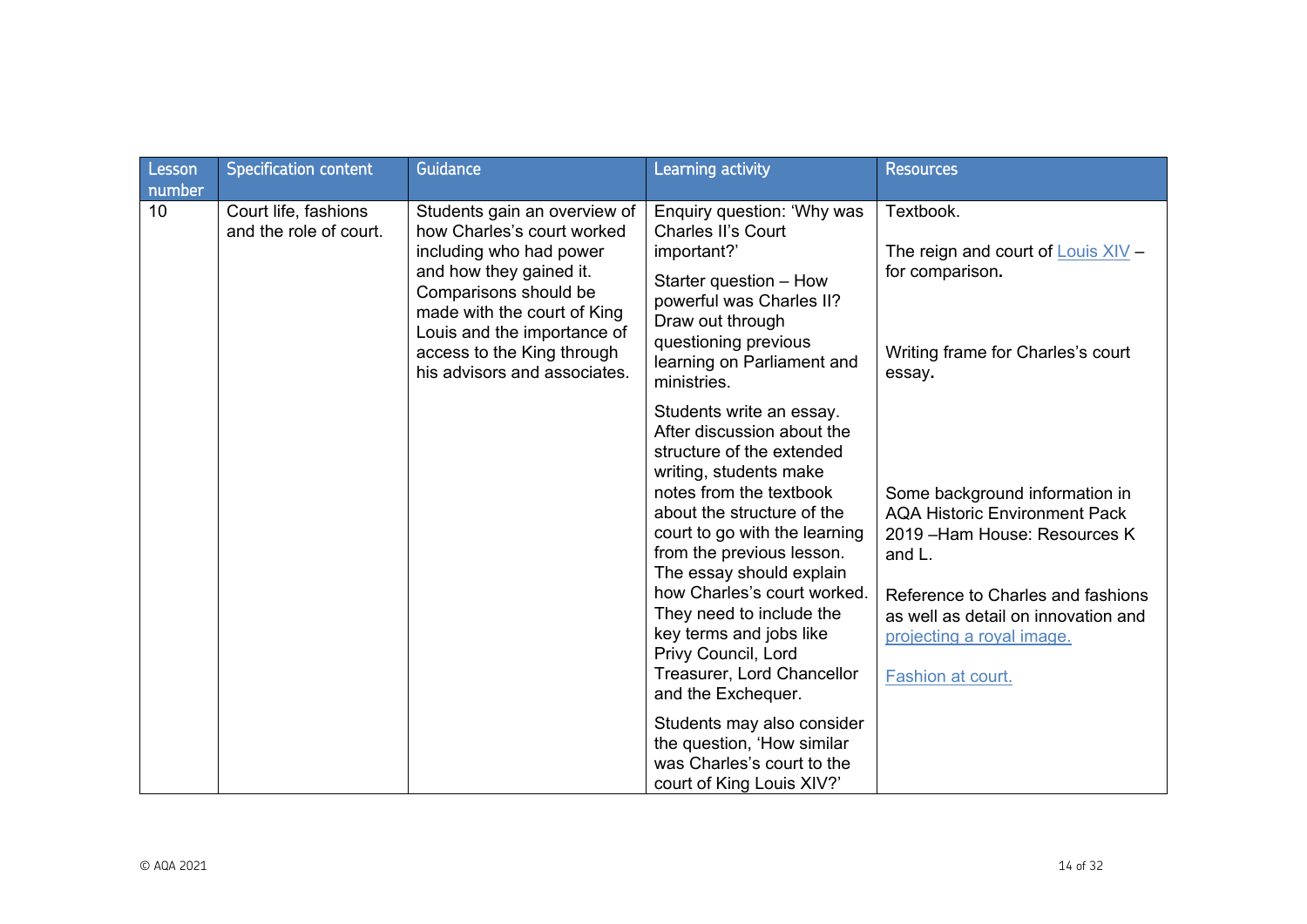| Lesson<br>number | Specification content          | Guidance                                                                                  | l Learning activity                                     | Resources |
|------------------|--------------------------------|-------------------------------------------------------------------------------------------|---------------------------------------------------------|-----------|
| 11               | Review and assess<br>Part one. | Assess students'<br>understanding of Part One<br>and to develop their exam<br>techniques. | Students complete exam-<br>style questions on Part one. |           |

# **Part two: Life in Restoration England**

## **Crisis**

| Lesson<br>number | <b>Specification content</b>                                                                                                                                                             | Guidance                                                                                                                                                                                                                                                | Learning activity                                                                                                                                                                                                                                                                                                                                                                                                                                               | <b>Resources</b>                                                                                                                                                                                                                                                                                           |
|------------------|------------------------------------------------------------------------------------------------------------------------------------------------------------------------------------------|---------------------------------------------------------------------------------------------------------------------------------------------------------------------------------------------------------------------------------------------------------|-----------------------------------------------------------------------------------------------------------------------------------------------------------------------------------------------------------------------------------------------------------------------------------------------------------------------------------------------------------------------------------------------------------------------------------------------------------------|------------------------------------------------------------------------------------------------------------------------------------------------------------------------------------------------------------------------------------------------------------------------------------------------------------|
| 12               | The Great<br>$\bullet$<br>Plague of<br>$1665(1)$ .<br>Causes and<br>$\bullet$<br>contemporary<br>views.<br>Measures to<br>$\bullet$<br>combat.<br>Records.<br>$\bullet$<br>Results.<br>٠ | Students learn what the<br>plague is and its history in<br>England. They need to<br>understand the symptoms<br>and the consequences of an<br>outbreak. Students need to<br>understand the cause of the<br>plague but also contemporary<br>explanations. | Enquiry question: 'What<br>was the Great Plague?'<br>Start by showing a section<br>of a Bill of Mortality.<br>Discuss the causes of<br>death listed and what this<br>source could tell us about<br>the year 1665.<br>Show cartoon images or<br>video clip to introduce<br>plague and its symptoms.<br>Students create a brief<br>guide to the plague for a<br>patient. They should<br>include what to expect as<br>the disease spreads (the<br>symptoms) and an | Textbook.<br><b>Bill of Mortality,</b><br>Epidemics.<br>A comparison of plague in Florence<br>and London.<br>The Great Plague – information and<br>sources.<br>Some useful images exist showing<br>contemporary views, and re-creative<br>images.<br>Full text of Defoe's 'Journal of the<br>Plague Year'. |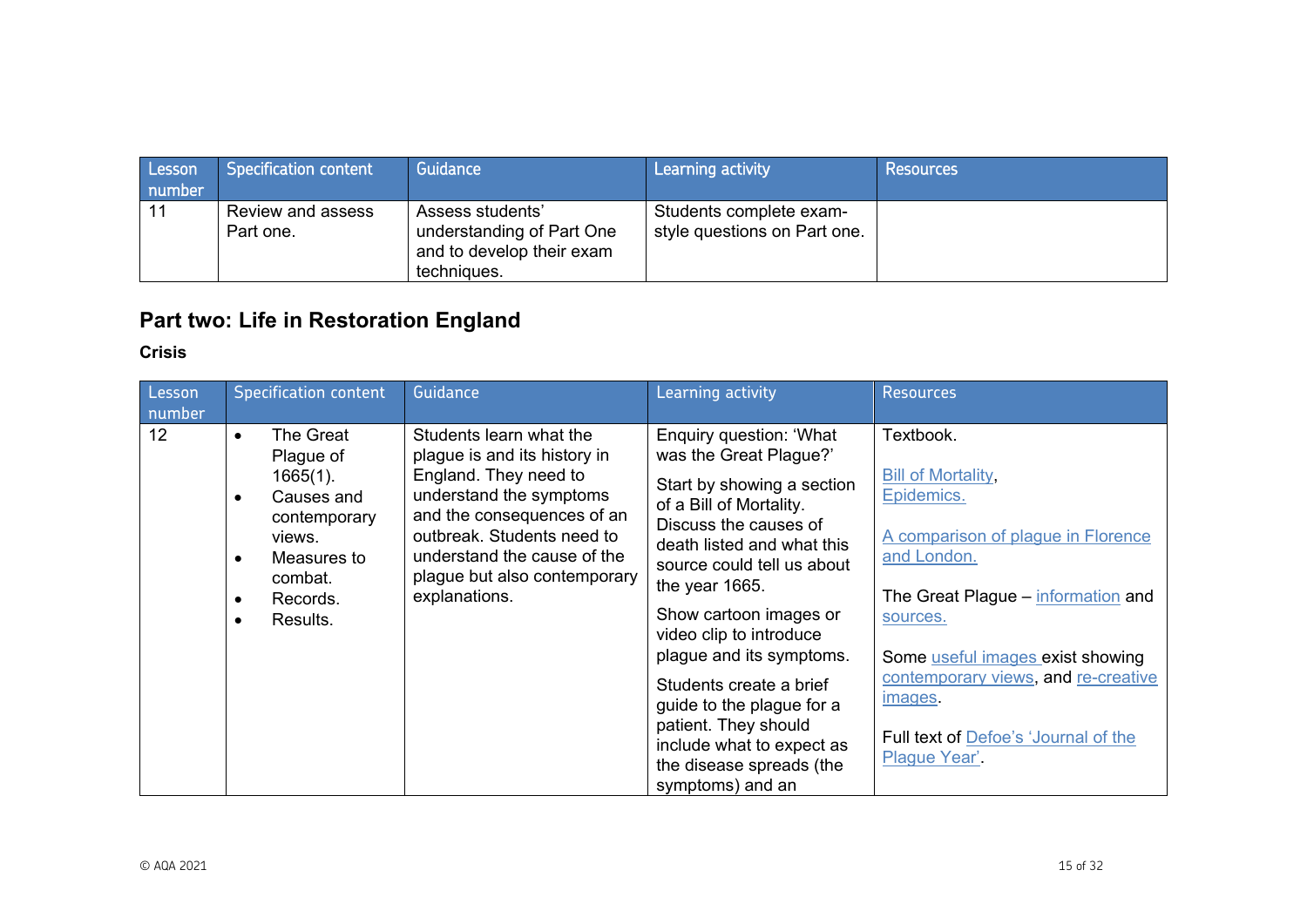| Lesson<br>number | <b>Specification content</b>                                                                                                                                                        | Guidance                                                                                                                                                                                                                                                                                                                                                                                           | Learning activity                                                                                                                                                                                                                                                                                                                                                                                                                                                                                                                            | <b>Resources</b>                                            |
|------------------|-------------------------------------------------------------------------------------------------------------------------------------------------------------------------------------|----------------------------------------------------------------------------------------------------------------------------------------------------------------------------------------------------------------------------------------------------------------------------------------------------------------------------------------------------------------------------------------------------|----------------------------------------------------------------------------------------------------------------------------------------------------------------------------------------------------------------------------------------------------------------------------------------------------------------------------------------------------------------------------------------------------------------------------------------------------------------------------------------------------------------------------------------------|-------------------------------------------------------------|
|                  |                                                                                                                                                                                     |                                                                                                                                                                                                                                                                                                                                                                                                    | overview of the possible<br>causes.                                                                                                                                                                                                                                                                                                                                                                                                                                                                                                          |                                                             |
| 13               | The Great<br>$\bullet$<br>Plague (2).<br>Causes and<br>$\bullet$<br>contemporary<br>views.<br>Measures to<br>$\bullet$<br>combat.<br>Records.<br>$\bullet$<br>Results.<br>$\bullet$ | Students learn why the<br>plague spread so quickly in<br>London. They need to be<br>able to explain how the layout<br>and conditions in the city<br>contributed to the spread.<br>Students learn how the<br>authorities attempted to halt<br>the spread and make<br>judgments about how<br>effective these actions were.<br>Students should also<br>consider how Charles and his<br>court reacted. | Students complete an<br>answer to a 'How useful'<br>type question about a<br>source or interpretation<br>(Defoe's Journal of the<br>Plague year or similar) to<br>recap the plague and how<br>it was explained.<br>Students create a table.<br>One column features the<br>ways in which the plague<br>was fought and the second<br>column assesses the<br>success of this action.<br>Students write a summary<br>of the<br>aftermath/consequences of<br>the plague.<br>Class discussion: 'How<br>successfully was the<br>plague dealt with?' | Textbook.<br>The Great Plague – information and<br>sources. |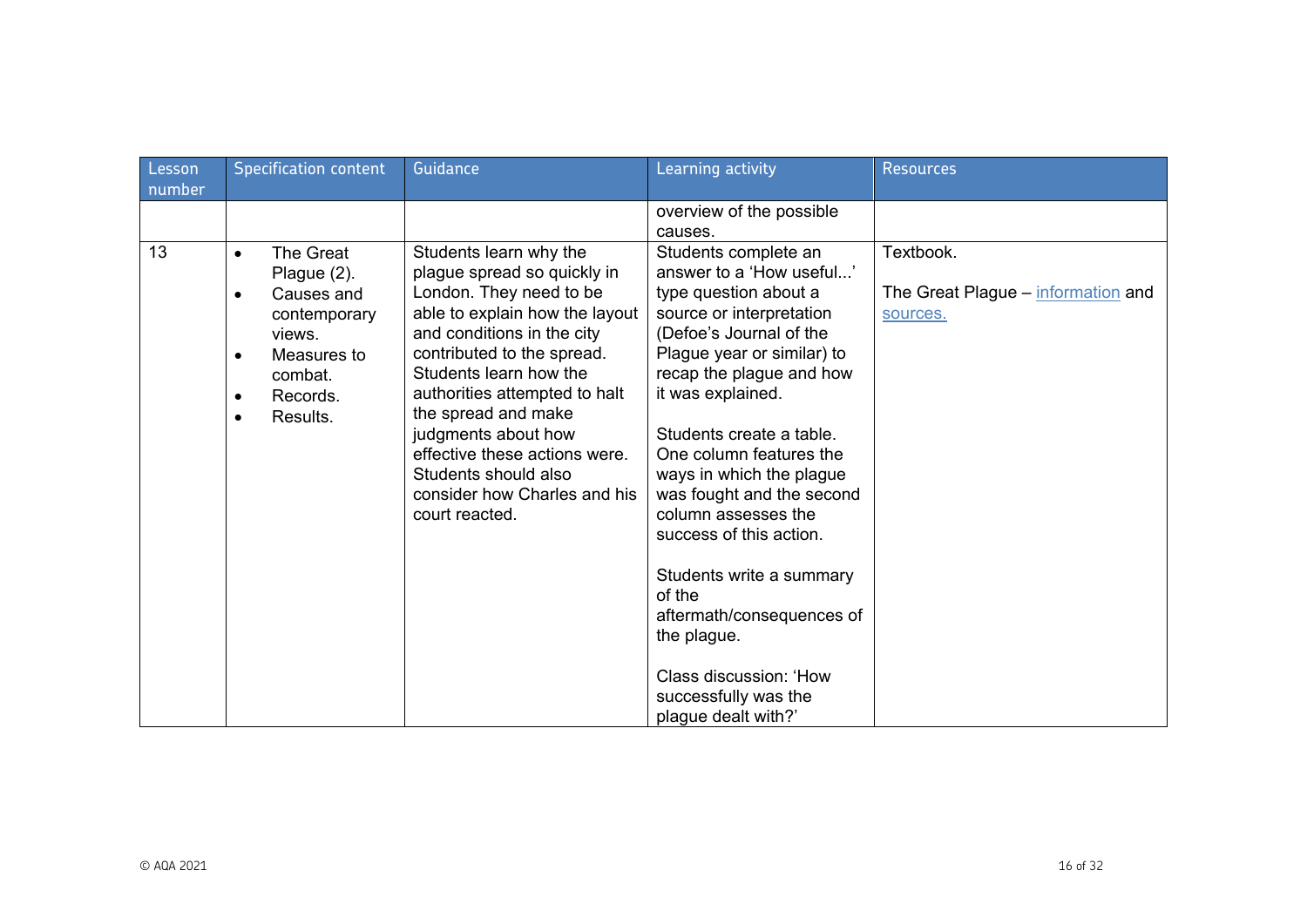| Lesson | <b>Specification content</b>                                                                                             | Guidance                                                                                                                                                                   | Learning activity                                                                                                                                                   | <b>Resources</b>                                                                                   |
|--------|--------------------------------------------------------------------------------------------------------------------------|----------------------------------------------------------------------------------------------------------------------------------------------------------------------------|---------------------------------------------------------------------------------------------------------------------------------------------------------------------|----------------------------------------------------------------------------------------------------|
| number |                                                                                                                          |                                                                                                                                                                            |                                                                                                                                                                     |                                                                                                    |
| 14     | Fire of London<br>$\bullet$<br>of 1666(1).<br>Causes and<br>$\bullet$<br>contemporary<br>views.<br>Results.<br>$\bullet$ | Students learn the story of<br>the Great Fire including its<br>outbreak, spread and how<br>it was finally halted. The<br>focus should be on the<br>event, how the fire was | Enquiry question: 'What can the<br>Great Fire of London tell us<br>about Restoration England?'<br>Starter activity – show students<br>an image of London before the | Textbook.<br><b>AQA Historic Environment</b><br>Resource Pack 2021 for the St<br>Paul's cathedral. |
|        |                                                                                                                          | able to spread so quickly<br>and what methods were<br>used to try and stop the<br>spread. Students also                                                                    | fire (crowded, wooden buildings<br>etc). Give them five minutes to<br>suggest possible problems and<br>solutions if redesigning London.                             | BBC resources on <b>The Fire of</b><br>London.<br>Sorting cards telling the story of               |
|        |                                                                                                                          | learn about the<br>devastation the fire left in                                                                                                                            | Card sort activity to place the                                                                                                                                     | the Great Fire.                                                                                    |
|        |                                                                                                                          | parts of London.                                                                                                                                                           | story of the Great Fire in the<br>correct order.                                                                                                                    | The Great Fire game on the<br>Museum of London site deals                                          |
|        |                                                                                                                          | Students learn about the                                                                                                                                                   |                                                                                                                                                                     | simply with the event and a                                                                        |
|        |                                                                                                                          | London that did emerge                                                                                                                                                     | Students create a newspaper                                                                                                                                         | straightforward account is                                                                         |
|        |                                                                                                                          | and other, long term,<br>consequences including,                                                                                                                           | article from during, or just after,<br>the fire. They'll need to include:                                                                                           | provided by the London Fire<br>Brigade.                                                            |
|        |                                                                                                                          | economic results -                                                                                                                                                         | what happened; what damage                                                                                                                                          |                                                                                                    |
|        |                                                                                                                          | taxation, foreign policy,                                                                                                                                                  | has been done; how people                                                                                                                                           | Pepys' diary from the day of the                                                                   |
|        |                                                                                                                          | insurance and the fire                                                                                                                                                     | have tried to fight it; some                                                                                                                                        | fire is valuable.                                                                                  |
|        |                                                                                                                          | brigade.                                                                                                                                                                   | different opinions about who<br>was to blame and the reaction of                                                                                                    |                                                                                                    |
|        |                                                                                                                          |                                                                                                                                                                            | the authorities; an image to                                                                                                                                        | Textbook.                                                                                          |
|        |                                                                                                                          |                                                                                                                                                                            | show the destruction.                                                                                                                                               | Worksheet on the longer-term                                                                       |
|        |                                                                                                                          |                                                                                                                                                                            | Samuel Pepys' diary can be                                                                                                                                          | consequences of the fire.                                                                          |
|        |                                                                                                                          |                                                                                                                                                                            | used as an eyewitness account.                                                                                                                                      |                                                                                                    |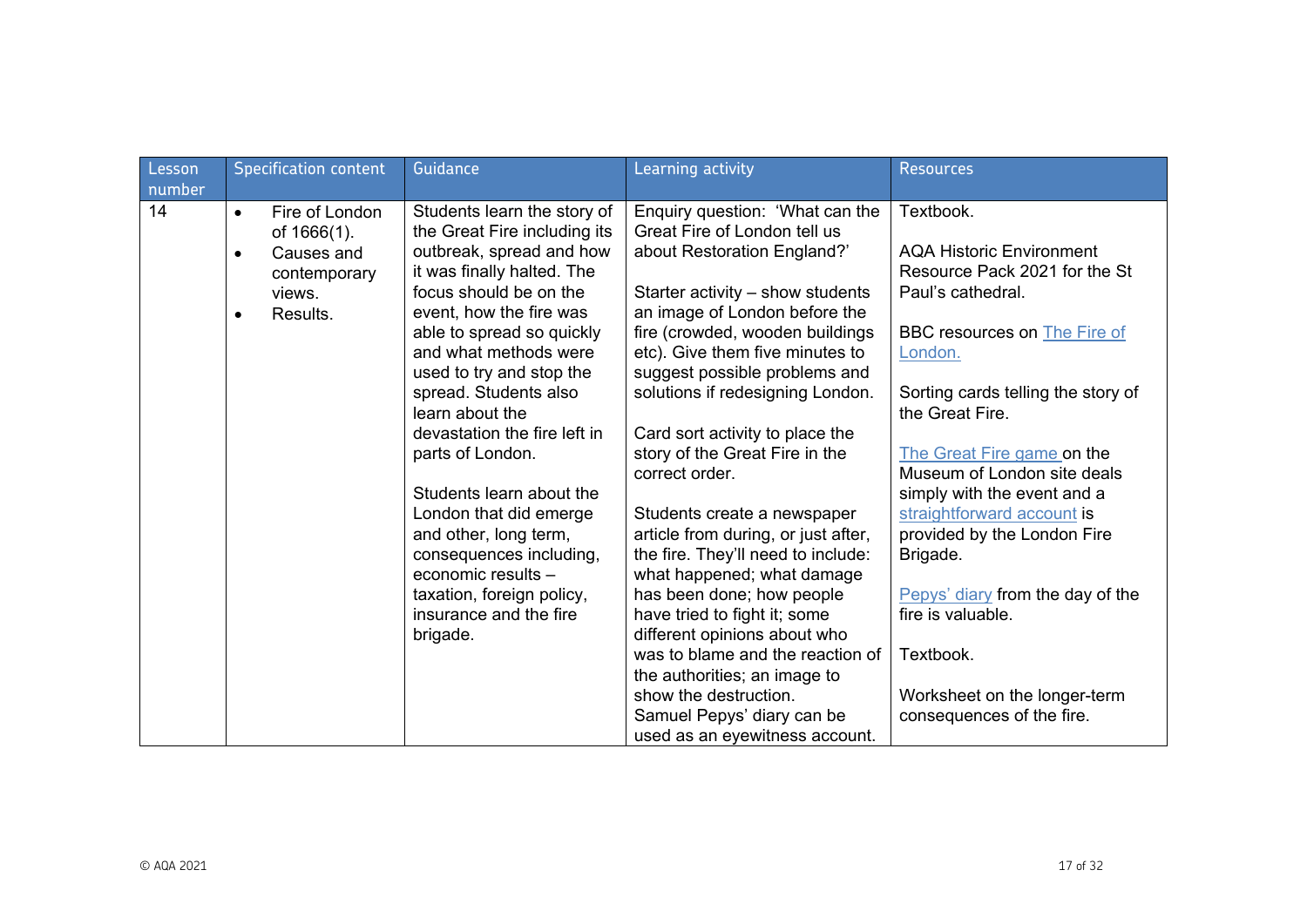| Lesson<br>number | <b>Specification content</b>                                                                         | Guidance                                                                                                                                                                                                                                                                                                                        | Learning activity                                                                                                                                                                                                                                                                                                                                                              | <b>Resources</b>                                                                                                                                                                                                                                                                                                  |
|------------------|------------------------------------------------------------------------------------------------------|---------------------------------------------------------------------------------------------------------------------------------------------------------------------------------------------------------------------------------------------------------------------------------------------------------------------------------|--------------------------------------------------------------------------------------------------------------------------------------------------------------------------------------------------------------------------------------------------------------------------------------------------------------------------------------------------------------------------------|-------------------------------------------------------------------------------------------------------------------------------------------------------------------------------------------------------------------------------------------------------------------------------------------------------------------|
| 15               | Fire of London<br>$\bullet$<br>of 1666 (2).<br>Results.<br>$\bullet$<br>Reconstruction.<br>$\bullet$ | Students learn about the<br>plans for a new London<br>after the fire and<br>understand why they did<br>not become a reality.<br>Students learn about the<br>London that did emerge<br>and other, long term,<br>consequences including,<br>economic results -<br>taxation, foreign policy,<br>insurance and the fire<br>brigade. | Starter activity $-$ show students<br>an image of London before the<br>fire (crowded, wooden buildings<br>etc.) and give them 5-10<br>minutes to suggest designs a<br>new London. Compare their<br>ideas to those suggested at the<br>time.<br>Students create a profile of<br>Christopher Wren.<br>Create a spider diagram of the<br>longer-term consequences of<br>the fire. | Christopher Wren's design for<br>London.<br>Useful introductory summary of<br>the story of the building of St<br>Paul's Cathedral.<br><b>Rebuilding St Paul's Cathedral 1:</b><br>After the Fire.<br><b>AQA Historic Environment</b><br>Resource Pack 2021 for the St.<br>Paul's Cathedral.<br>Textbook.<br>Wren. |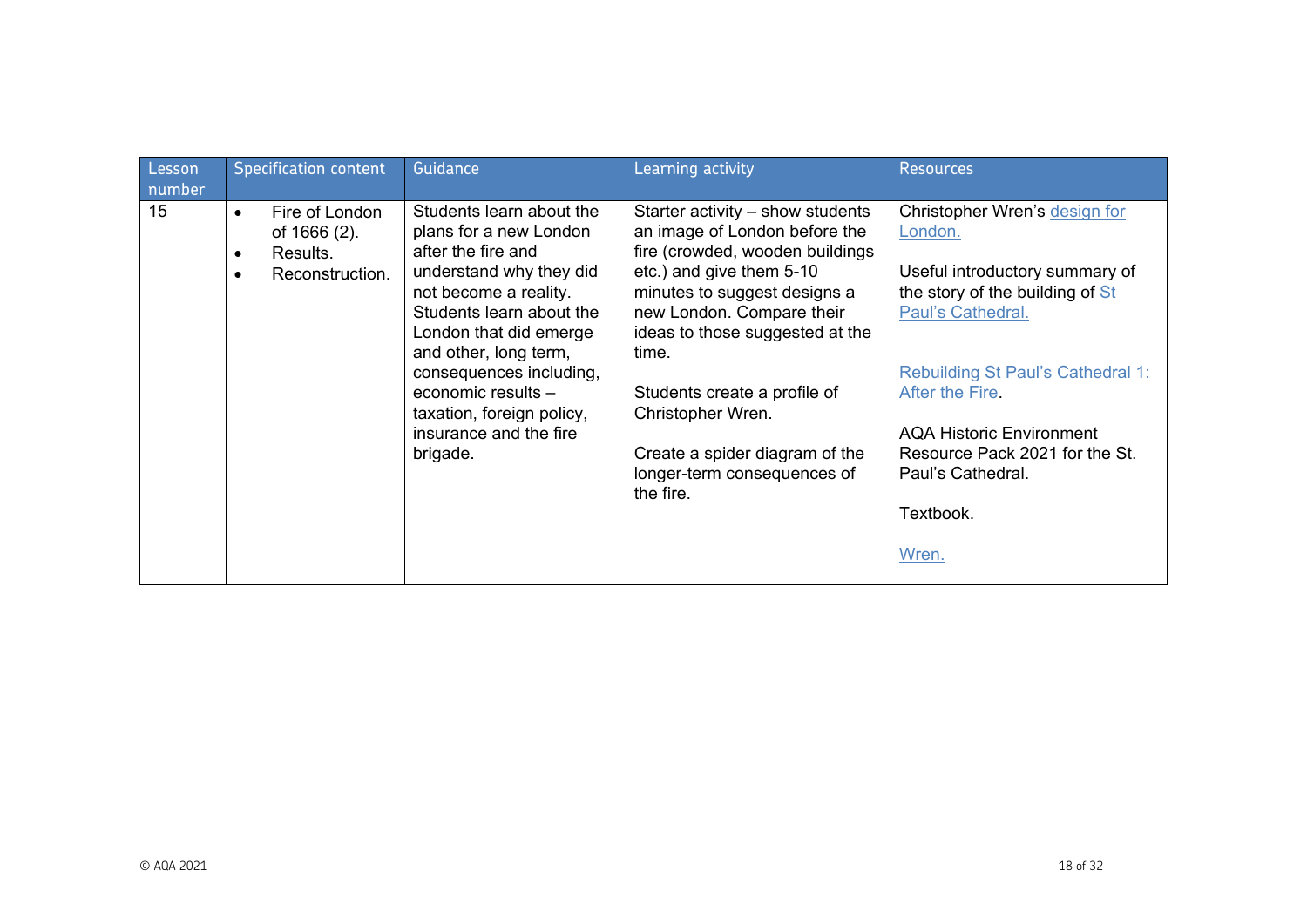## **Restoration culture**

| Lesson<br>number | <b>Specification content</b>                                                                                      | Guidance                                                                                                                                                                                                                                                                                                                                                                                                                                                                                                                                                                                                                                                                                                                        | Learning activity                                                                                                                                                                                                                                                                                                                                                                                                                                                                                                                                                        | <b>Resources</b>                                                                                                                                                                                                                                                                                                                                                         |
|------------------|-------------------------------------------------------------------------------------------------------------------|---------------------------------------------------------------------------------------------------------------------------------------------------------------------------------------------------------------------------------------------------------------------------------------------------------------------------------------------------------------------------------------------------------------------------------------------------------------------------------------------------------------------------------------------------------------------------------------------------------------------------------------------------------------------------------------------------------------------------------|--------------------------------------------------------------------------------------------------------------------------------------------------------------------------------------------------------------------------------------------------------------------------------------------------------------------------------------------------------------------------------------------------------------------------------------------------------------------------------------------------------------------------------------------------------------------------|--------------------------------------------------------------------------------------------------------------------------------------------------------------------------------------------------------------------------------------------------------------------------------------------------------------------------------------------------------------------------|
| 16               | Restoration comedy,<br>$\bullet$<br>theatres and<br>playwrights.<br>The role and status<br>$\bullet$<br>of women. | Students learn how the<br>theatre returned with<br>Charles's coronation. The<br>focus should be on what<br>was new in the<br>Restoration theatre. They<br>will gain knowledge of how<br>the two patent theatre<br>groups - the King's<br>Company and the Duke's<br>Company - functioned.<br>Students learn the key<br>feature of Restoration<br>theatre and explore some<br>of the key figures including<br>actors and playwrights of<br>the period.<br>Students explore the<br>nature, style and purpose<br>of Restoration comedies.<br>Students learn the key<br>features of Restoration<br>comedies and explore how<br>they were used to satirise<br>politicians and events.<br>Note censorship and<br>control of the Press. | <b>Enquiry Question: 'What</b><br>was new about the<br>Restoration theatre?'<br>Students use the textbook<br>to cover the following<br>aspects of Restoration<br>theatre:<br>How and why theatre<br>$\bullet$<br>returned.<br>The key figures and<br>$\bullet$<br>companies.<br>The changing role of<br>$\bullet$<br>women in theatre.<br>The fashions and<br>$\bullet$<br>culture that grew<br>amongst theatre<br>audiences.<br>Restoration<br>$\bullet$<br>comedies.<br>Discussion around the<br>lesson question - 'What<br>was new about the<br>Restoration theatre?' | Textbook.<br><b>AQA Historic Environment</b><br>Resource Pack 2021, for the<br>Theatre Royal, Drury Lane.<br><b>Restoration Theatre.</b><br><b>Restoration Drama.</b><br>Images of audience and theatre.<br><b>Women and the Restoration</b><br>theatre.<br>Document reference – first play<br>prologue 1660 celebrates<br>Restoration.<br><b>Licensing of the Press</b> |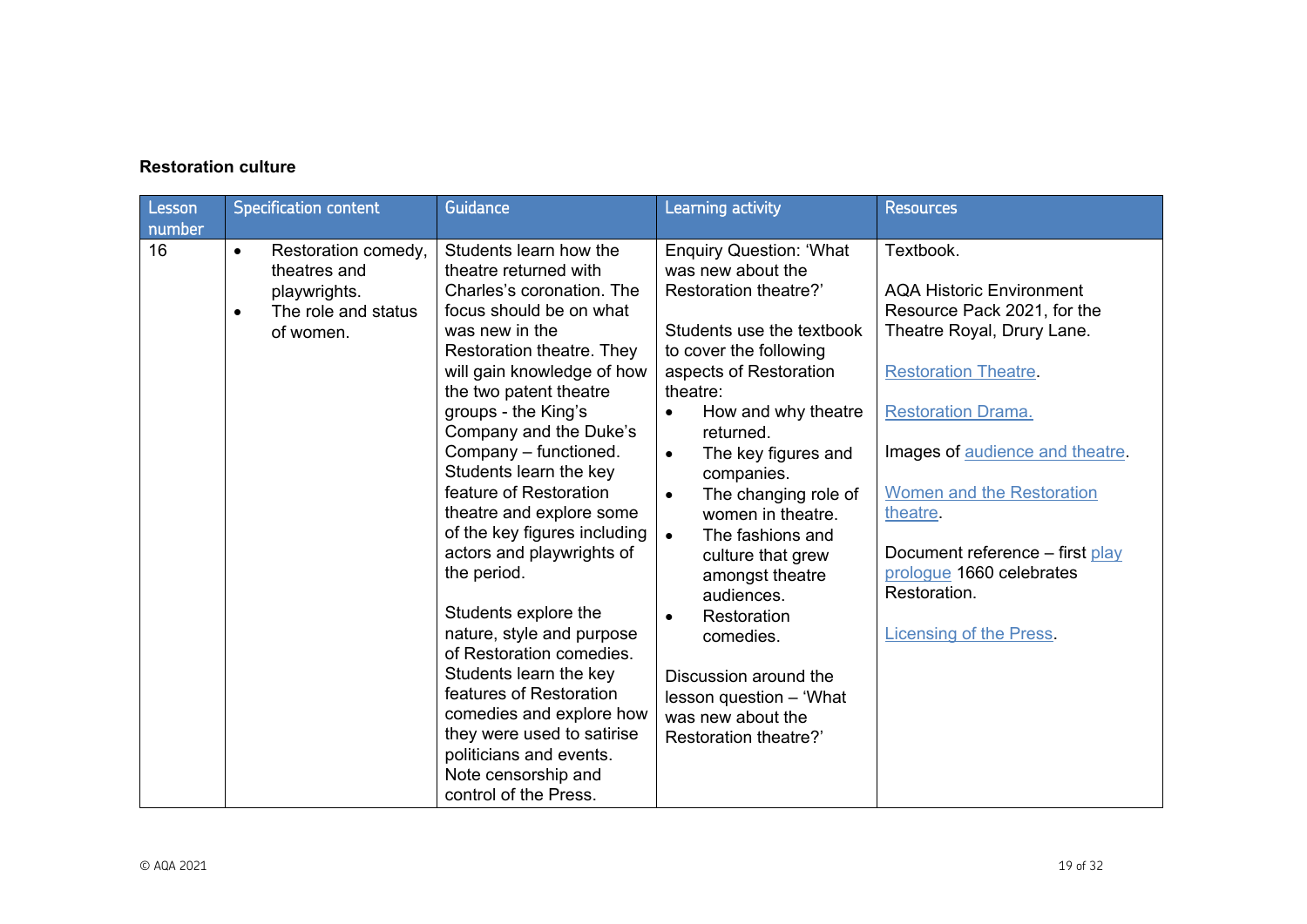| Lesson<br>number | <b>Specification content</b> | Guidance                                                                                                                                | Learning activity                                                                                                                                                                                                                | Resources |
|------------------|------------------------------|-----------------------------------------------------------------------------------------------------------------------------------------|----------------------------------------------------------------------------------------------------------------------------------------------------------------------------------------------------------------------------------|-----------|
|                  |                              | Students may then<br>consolidate their<br>understanding by<br>choosing to write and<br>present a talk about the<br>Restoration theatre. | Students explore the<br>features of Restoration<br>comedies. Ideally, they'll<br>be able to look at some<br>examples from the school<br>library. These could be<br>read individually or<br>sections could be read as<br>a class. |           |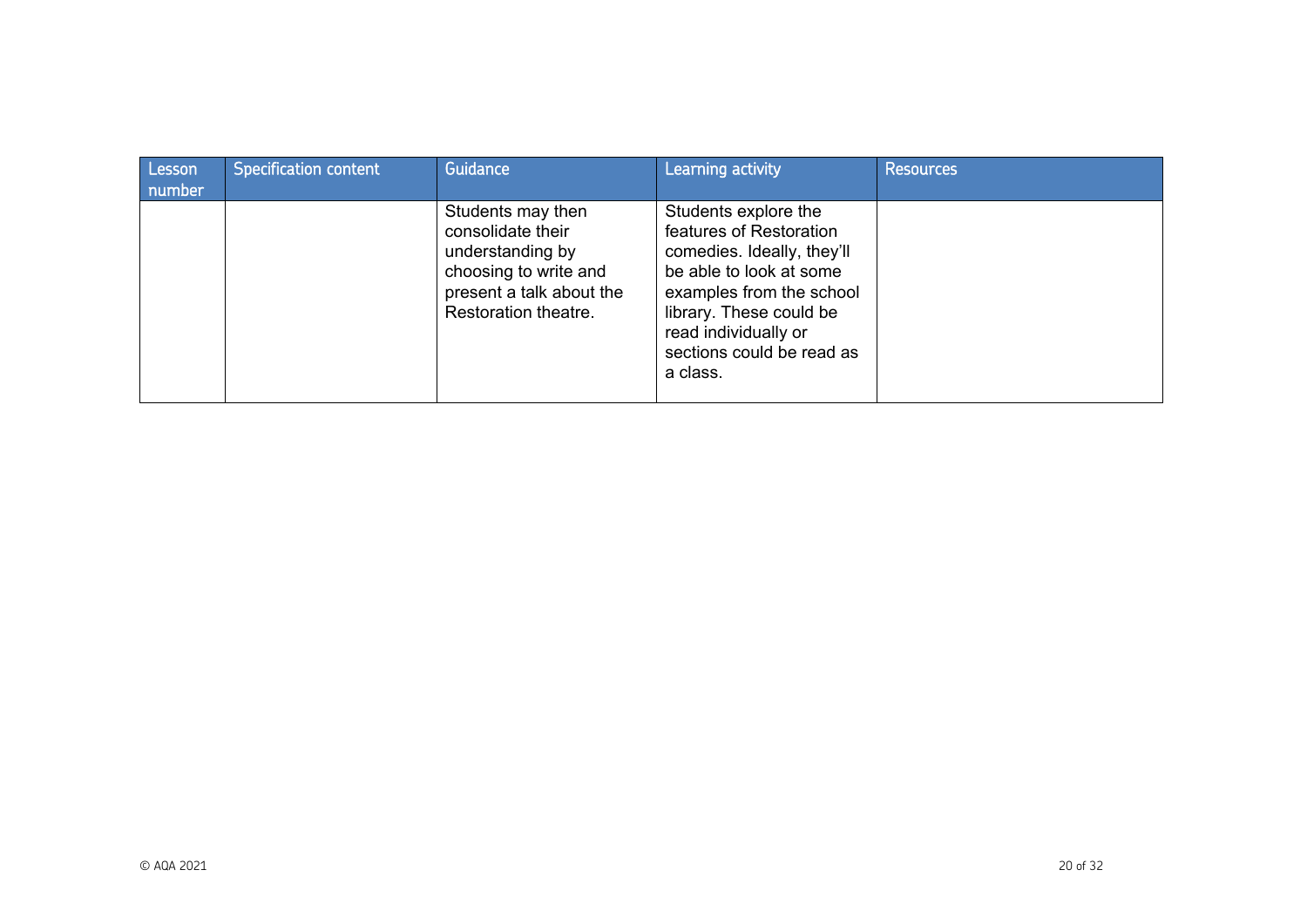| Lesson<br>number | <b>Specification content</b>                    | Guidance                                                                                                                          | <b>Learning activity</b>                                                                                         | <b>Resources</b>                                                                                                               |
|------------------|-------------------------------------------------|-----------------------------------------------------------------------------------------------------------------------------------|------------------------------------------------------------------------------------------------------------------|--------------------------------------------------------------------------------------------------------------------------------|
| $17 - 19$        | The role and status of<br>women; coffee houses. | Students will understand<br>the many ways in which<br>the coffeehouse in the<br><b>Restoration England</b><br>became an important | Enquiry question: 'what<br>were the coffeehouses of<br><b>Restoration England used</b><br>for?                   | <b>AQA Historic Environment</b><br>Resource Pack 2023, for the<br>Coffee Houses of London,<br>Background Information.          |
|                  |                                                 | place for social, economic,<br>and political activity.                                                                            | Give pairs of students<br>short passages from the<br>Background Information,                                     | Textbook.<br>An excellent 16 minute lecture as                                                                                 |
|                  |                                                 | It's important that students<br>understand that there<br>were threats or challenges                                               | and Resources H, I and K<br>to determine the uses<br><b>Coffee Houses. Students</b>                              | either an introduction to the Coffee<br>house topic or revision.<br>Discussion of politics and                                 |
|                  |                                                 | to the popularity of the<br>Coffeehouses.                                                                                         | may construct a diagram<br>to collate all of the<br>different uses. In a                                         | discussion of newspapers, coffee<br>houses and politics.                                                                       |
|                  |                                                 | There are opportunities in<br>lessons $22 - 24$ to remind<br>students about the<br>economic aspects of the                        | different colour or font<br>students should consider<br>the threats and challenges<br>posed to the popularity of | A more broadly-based useful<br>history of coffee and tea in a social<br>context.                                               |
|                  |                                                 | Coffee houses. However,<br>ensure that the economic<br>aspects of the<br>Coffeehouses are included                                | the Coffee Houses, and<br>the reasons for their<br>eventual decline. Some of<br>the problems faced by the        | <b>AQA Historic Environment</b><br>Resource Pack 2023, for the<br>Coffee Houses of London,<br>Background Information, Resource |
|                  |                                                 | in the 'usage diagram' that<br>they construct.                                                                                    | coffee house keepers<br>might come from the<br>government, innkeepers,                                           | J and Resource K.                                                                                                              |
|                  |                                                 | Students should consider<br>the political aspects of the<br>coffeehouse. Why was the<br>King anxious about the<br>coffeehouses?   | or the upper classes,<br>This will lead naturally to<br>consider coffee houses<br>from the King's position.      | <b>AQA Historic Environment</b><br>Resource Pack 2023, for the<br>Coffee Houses of London,                                     |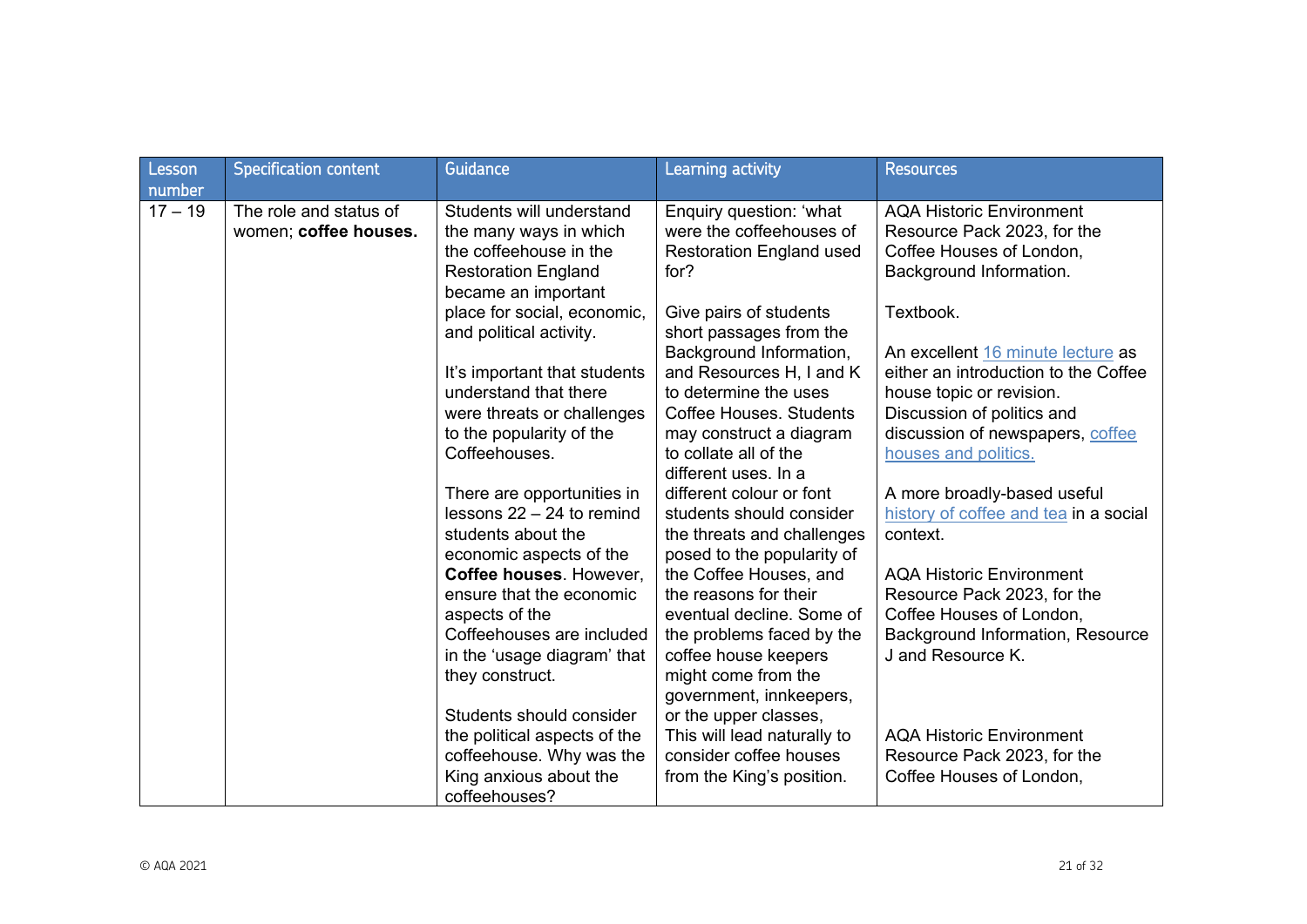| Lesson<br>number | Specification content | Guidance                                                 | Learning activity                                                                                         | <b>Resources</b>                                      |
|------------------|-----------------------|----------------------------------------------------------|-----------------------------------------------------------------------------------------------------------|-------------------------------------------------------|
|                  |                       | What actions did he take<br>and the dilemma he<br>faced? | As a class, compile a 'for<br>and against' table from the<br>King's point of view about<br>coffee houses. | Background information, Resource<br>I and Resource L. |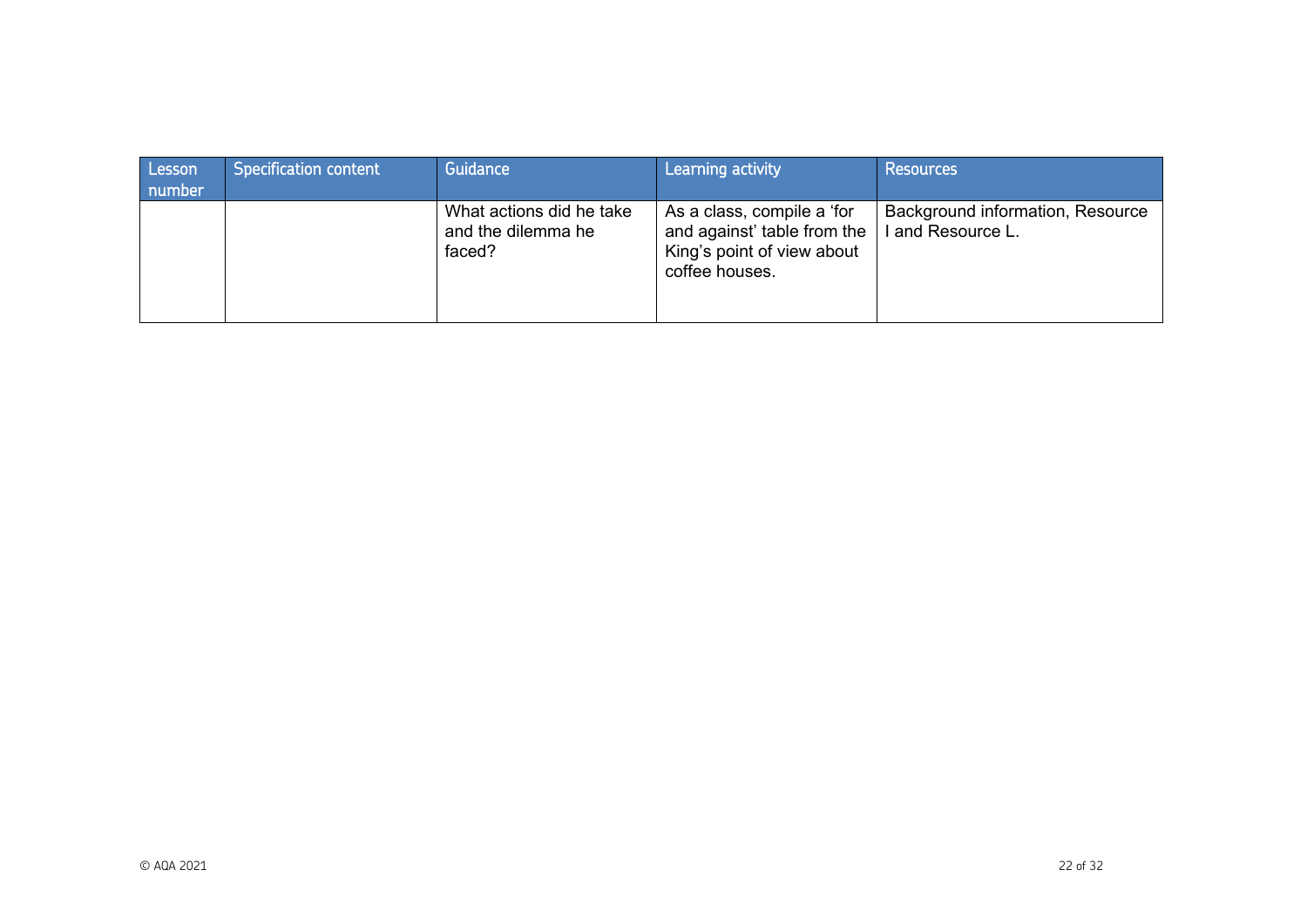| Lesson | <b>Specification content</b>  | Guidance                           | Learning activity           | <b>Resources</b>                |
|--------|-------------------------------|------------------------------------|-----------------------------|---------------------------------|
| number |                               |                                    |                             |                                 |
| 20     | The arts and the              | Students learn about               | Enquiry question: 'Was the  | Textbook.                       |
|        | sciences.                     | some of the major                  | Restoration a time of       |                                 |
|        |                               | developments of the                | scientific and artistic     | <b>AQA Historic Environment</b> |
|        |                               | Restoration in the arts and        | progress?'                  | Resource Pack 2023, for the     |
|        |                               | the sciences including the         |                             | Coffee Houses of London         |
|        |                               | work of the Royal Society          | Students work in groups to  | Background information,         |
|        |                               | and its members. Students          | create social media         | Resources A and F.              |
|        |                               | identify some key figures          | profiles for key figures in |                                 |
|        |                               | of the Restoration in              | the arts and the sciences   | Robert Hooke.                   |
|        |                               | Sciences including men             | during the Restoration      | <b>Isaac Newton.</b>            |
|        |                               | like Hooke and Boyle.              | including - Hooke, Boyle,   | Robert Boyle.                   |
|        |                               |                                    | Pepys, Wren, Newton,        | Pepys' diary and information.   |
|        |                               | Note the role of the <b>coffee</b> | Milton <i>inter alia</i> .  | Milton.                         |
|        |                               | houses in helping                  |                             | Wren.                           |
|        |                               | scientific and intellectual        |                             | An assessment of Wren's work.   |
|        |                               | ideas to be exchanged.             | Class discussion to         | <b>The Royal Society.</b>       |
|        |                               |                                    | conclude about the          | 'Fakebook' - Facebook template. |
|        |                               |                                    | enquiry question. The       |                                 |
|        |                               |                                    | teacher will collate        |                                 |
|        |                               |                                    | reasons for and against     |                                 |
|        |                               |                                    | the proposition.            |                                 |
| 21     | <b>Review and assess Part</b> | Assess students'                   | Students complete exam-     |                                 |
|        | two.                          | understanding of Part two          | style questions on Part     |                                 |
|        |                               | and to develop their exam          | two.                        |                                 |
|        |                               | techniques.                        |                             |                                 |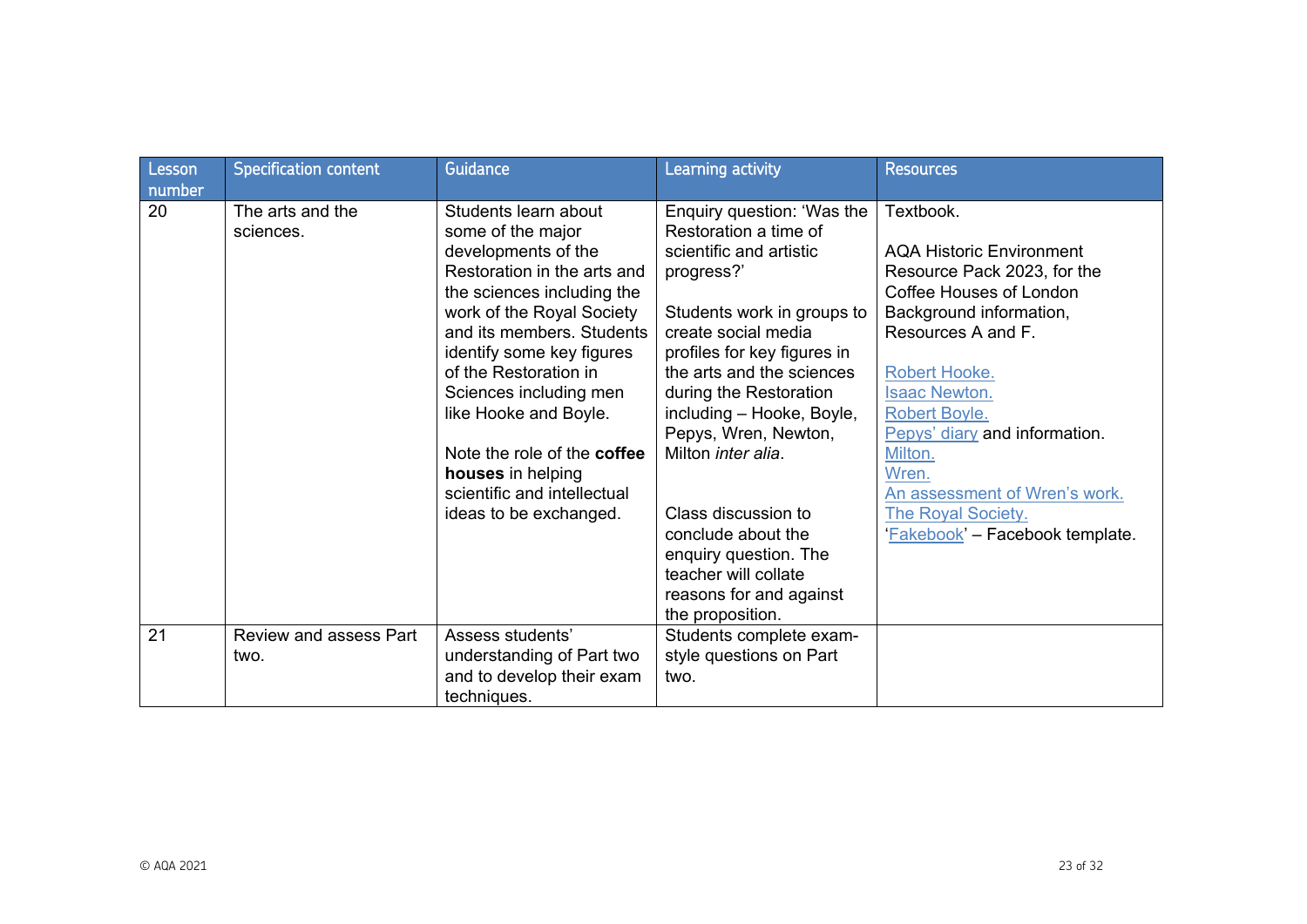# **Land, trade and war**

## **Land**

| <b>Specification content</b><br>Lesson<br>number                                                                                                                                                              | <b>Guidance</b>                                                                                                                                                                                                                                                                                                                                                                                                                                                                                                                                                                                               | Learning activity                                                                                                                                                                                                                                                                                                                                                                                                                                                                                                                                                            | <b>Resources</b>                                                                                                                                                                                                                                                                                         |
|---------------------------------------------------------------------------------------------------------------------------------------------------------------------------------------------------------------|---------------------------------------------------------------------------------------------------------------------------------------------------------------------------------------------------------------------------------------------------------------------------------------------------------------------------------------------------------------------------------------------------------------------------------------------------------------------------------------------------------------------------------------------------------------------------------------------------------------|------------------------------------------------------------------------------------------------------------------------------------------------------------------------------------------------------------------------------------------------------------------------------------------------------------------------------------------------------------------------------------------------------------------------------------------------------------------------------------------------------------------------------------------------------------------------------|----------------------------------------------------------------------------------------------------------------------------------------------------------------------------------------------------------------------------------------------------------------------------------------------------------|
| 22 and<br>The powers of the<br>$\bullet$<br>23<br>East India<br>Company.<br>Bombay.<br>$\bullet$<br>Hudson Bay.<br>$\bullet$<br>Tangier.<br>$\bullet$<br>Captain Henry<br>$\bullet$<br>Morgan and<br>Jamaica. | Students learn about the<br>establishment of the East India<br>Company. They should learn<br>about the reasons for its creation,<br>and its motivations and actions in<br>India, and the Pacific.<br>They should focus on:<br>the colonisation of Bombay,<br>$\bullet$<br>and its early growth. The<br>emphasis is on the financial<br>reasons for colonisation<br>how and why areas of North<br>$\bullet$<br>America were colonised by<br>the British. The focus should<br>be on economic gain but<br>students will also explore<br>the reason for the<br>establishment of<br>Pennsylvania by the<br>Quakers | Divide students into small<br>groups to produce a briefing<br>sheet to be shared amongst<br>the other students so that<br>they may have an<br>understanding of the Enquiry<br>Question: 'Why were the<br>colonies important to<br><b>Restoration Britain?'</b><br>Students locate India and<br>Bombay on a map and<br>consider in pairs why these<br>were considered good places<br>for trading posts and<br>colonies. Students write a<br>brief account of the founding<br>of British trade at Bombay (in<br>which they mention Charles's<br>other wedding gift - Tangier). | Textbook.<br><b>Broad introduction to the</b><br>East India company.<br>Talk focuses on marriage<br>from an economic<br>perspective.<br>Some background to the<br><b>Dutch East Indies</b><br>Company.<br>The story of the <b>East India</b><br>Company.<br>Bombay.<br>Colonisation of North<br>America. |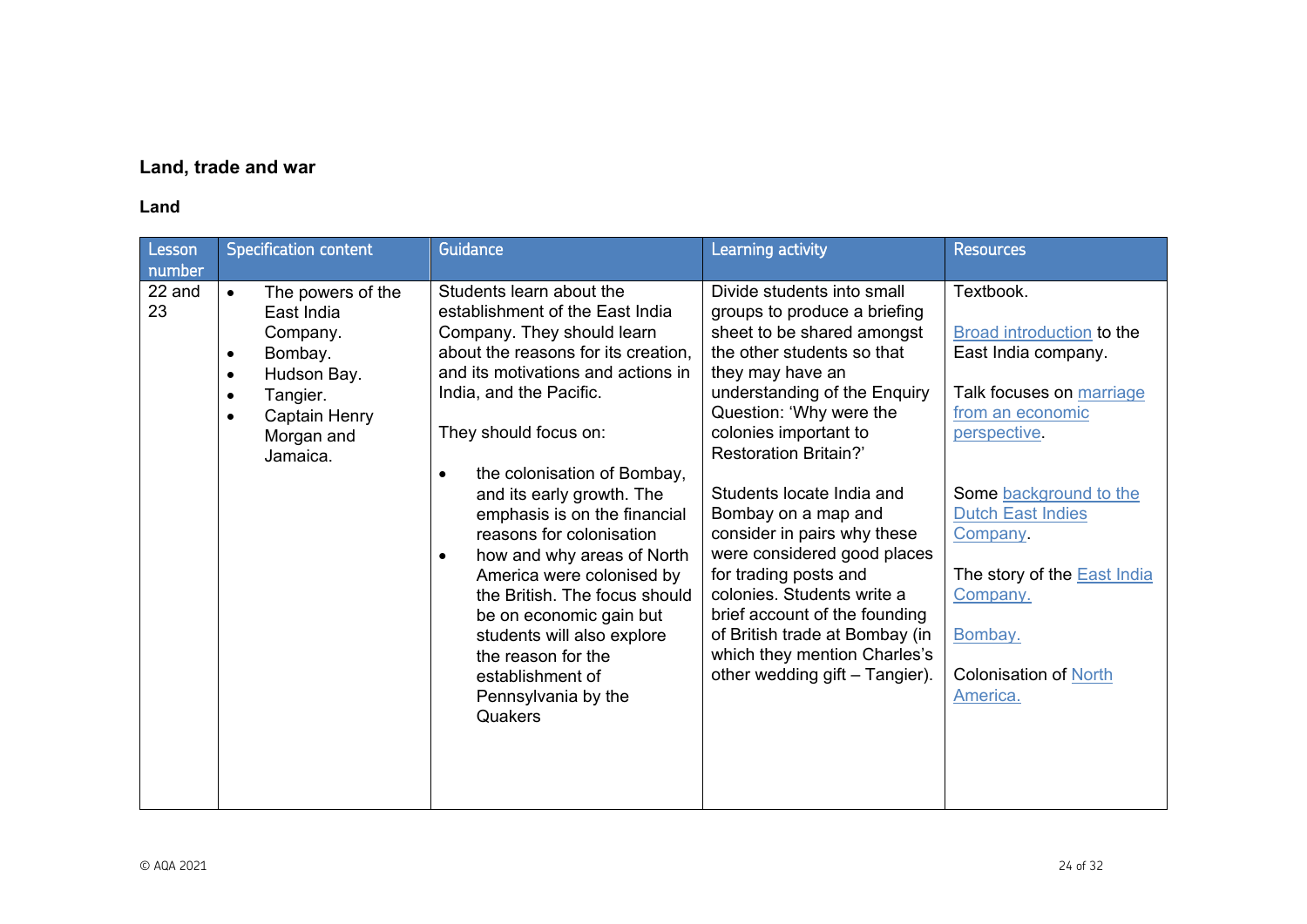| Lesson<br>number | <b>Specification content</b> | Guidance                                                                                                                                                                                                                                                                                                                                    | Learning activity                                                                                                                                                                                                                                                                                                                                                                                                                                                                                                                                                                                                                                                                                        | <b>Resources</b>                                                                                                                                                                                                                                                                                                                                                                                              |
|------------------|------------------------------|---------------------------------------------------------------------------------------------------------------------------------------------------------------------------------------------------------------------------------------------------------------------------------------------------------------------------------------------|----------------------------------------------------------------------------------------------------------------------------------------------------------------------------------------------------------------------------------------------------------------------------------------------------------------------------------------------------------------------------------------------------------------------------------------------------------------------------------------------------------------------------------------------------------------------------------------------------------------------------------------------------------------------------------------------------------|---------------------------------------------------------------------------------------------------------------------------------------------------------------------------------------------------------------------------------------------------------------------------------------------------------------------------------------------------------------------------------------------------------------|
|                  |                              | the colonisation of parts of<br>$\bullet$<br>the Caribbean by the British.<br>They learn about Captain<br>Henry Morgan and the<br>changing nature of<br>colonisation (from piracy to<br>business).<br>Remind students of the<br>importance of coffee houses in<br>London as a vital part of the<br>commercial infrastructure in<br>England. | <b>Students locate North</b><br>America on the map (colour-<br>coded map to show which<br>countries controlled which<br>areas) and in pairs students<br>come up with reasons for<br>establishing colonies here.<br>Write a brief account of the<br>Quaker settlement of<br>Pennsylvania and explain<br>how this was different to<br>other colonies.<br>Students label a map of the<br>Caribbean showing which<br>countries controlled which<br>colonies and spend time<br>researching and noting why<br>the Caribbean was important<br>to the British. Write a brief<br>account of the British<br>colonies in the Caribbean<br>concentrating on Jamaica<br>(and mentioning the life of<br>Henry Morgan). | <b>Map of North America</b><br>showing European areas<br>of influence.<br>Pennsylvania.<br>Caribbean colonisation<br><b>Captain Henry Morgan and</b><br>Jamaica.<br><b>AQA Historic Environment</b><br>Resource Pack 2023, for<br>the Coffee Houses of<br>London, Background<br>information, Resource H, J<br>and K.<br>A 'unique' reconstruction<br>by Pathé news of the<br>origins of Lloyd's of<br>London. |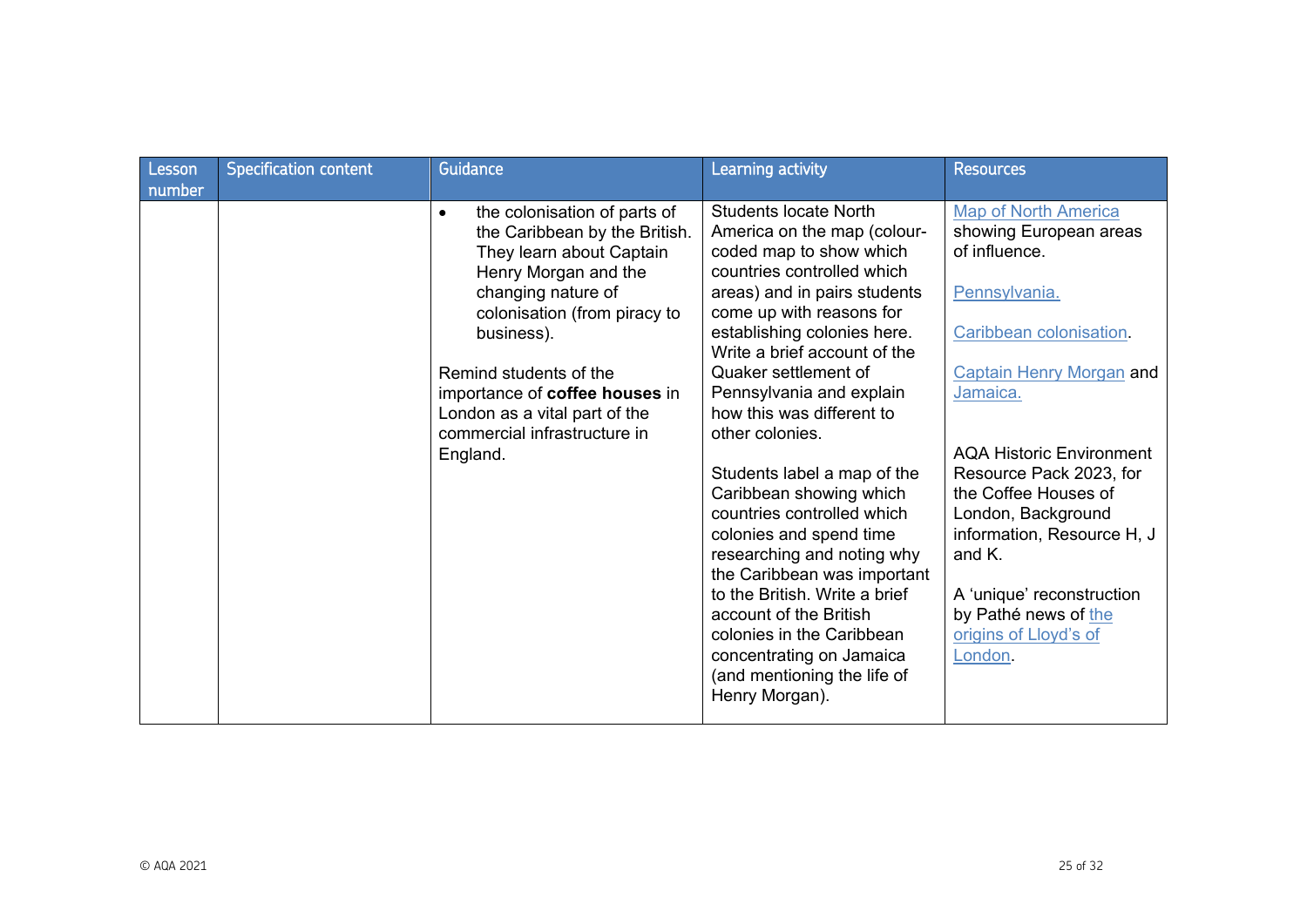## **Trade**

| Lesson number |                        | <b>Specification</b><br>content | Guidance                                                   | Learning activity                                            | <b>Resources</b>                |
|---------------|------------------------|---------------------------------|------------------------------------------------------------|--------------------------------------------------------------|---------------------------------|
| 24            | $\bullet$<br>$\bullet$ | Mercantilism.<br>The            | Students learn what the<br>Navigation Acts were. They need | <b>Enquiry Question: 'What</b><br>were the Navigation Acts?' | Textbook.                       |
|               |                        | Navigation                      | to know their purpose (to protect                          |                                                              | Worksheet on the                |
|               |                        | Acts and their                  | British trade, and therefore                               | Students consider the key                                    | Navigation Acts.                |
|               |                        | impact.                         | wealth), and how people sought                             | points of the Navigation Acts                                |                                 |
|               |                        |                                 | to do this.                                                | and write an explanation                                     | <b>Navigation Acts and</b>      |
|               |                        |                                 |                                                            | about how each aspect of                                     | protectionism.                  |
|               |                        |                                 | There should be time in this                               | them would work to Britain's                                 |                                 |
|               |                        |                                 | lesson to introduce Lesson 22 on                           | advantage and to the                                         | <b>AQA Historic Environment</b> |
|               |                        |                                 | the slave trade.                                           | disadvantage of Britain's                                    | Resource Pack 2023, for         |
|               |                        |                                 | Give a brief explanation of the                            | commercial competitors.                                      | the Coffee Houses of            |
|               |                        |                                 | concept of trade and provide                               |                                                              | London, Background              |
|               |                        |                                 | students with a definition of                              | Students can begin to                                        | information, Resource H, J      |
|               |                        |                                 | mercantilism (reference may be                             | examine the slave trade by                                   | and K.                          |
|               |                        |                                 | made to the use of the Royal                               | considering an image(s) of                                   |                                 |
|               |                        |                                 | Navy to protect trade).                                    | enslaved people working on                                   |                                 |
|               |                        |                                 |                                                            | plantations British colonies in                              |                                 |
|               |                        |                                 | Stress the importance of the                               | the Caribbean. Students                                      |                                 |
|               |                        |                                 | coffee houses as a place for the                           | come up with questions                                       |                                 |
|               |                        |                                 | exchange of information about                              | beginning with 'who,                                         |                                 |
|               |                        |                                 | trade and commerce.                                        | what, where and why?'                                        |                                 |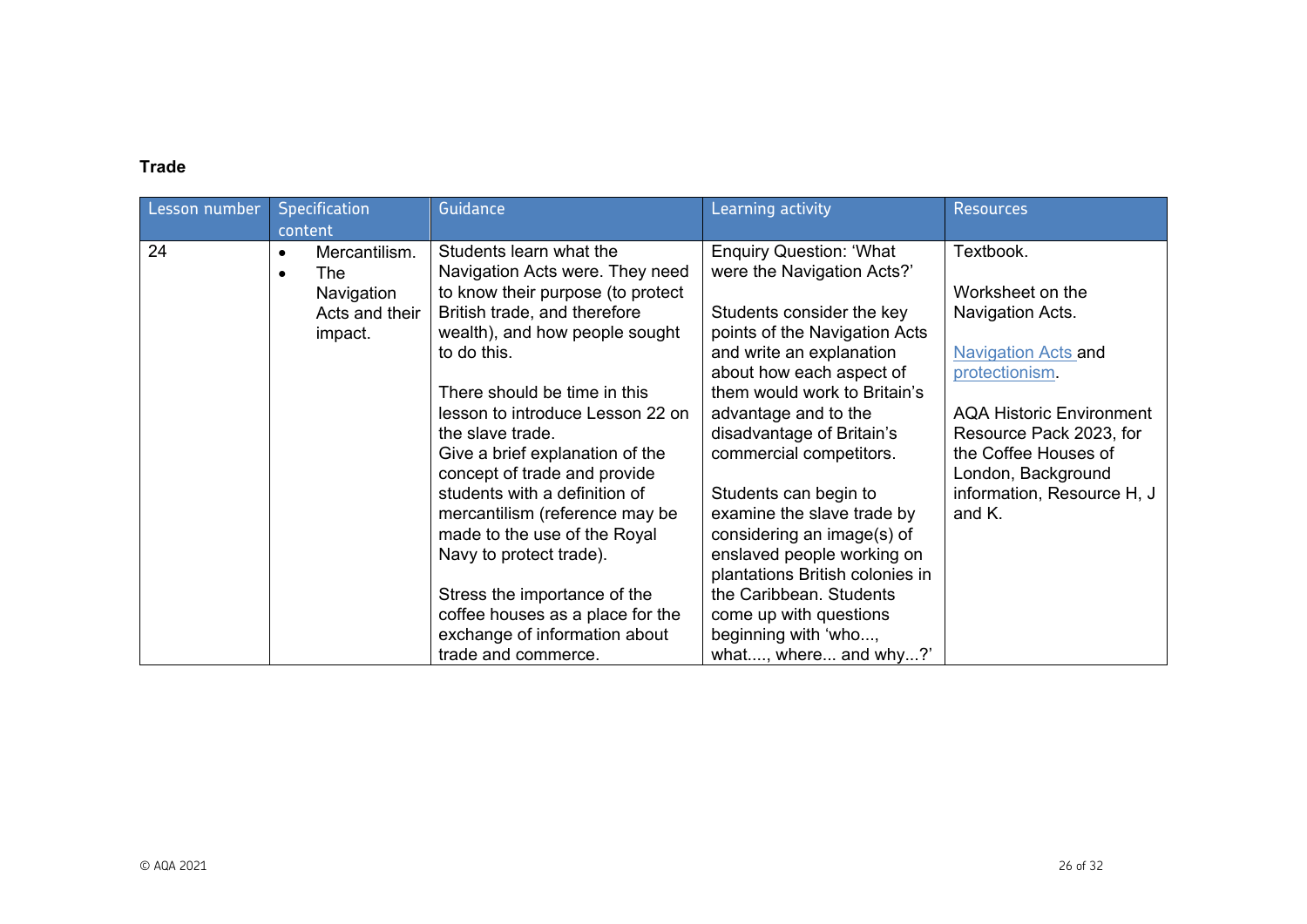| Lesson number | <b>Specification content</b> | Guidance                                                                                                                                                                  | Learning activity                                                                                                                                                                                                                                                                                                                                                                              | <b>Resources</b>                                                                                                                                                                                                             |
|---------------|------------------------------|---------------------------------------------------------------------------------------------------------------------------------------------------------------------------|------------------------------------------------------------------------------------------------------------------------------------------------------------------------------------------------------------------------------------------------------------------------------------------------------------------------------------------------------------------------------------------------|------------------------------------------------------------------------------------------------------------------------------------------------------------------------------------------------------------------------------|
| 25            | The slave trade              | Students learn about the early<br>development of the slave trade<br>and Britain's involvement in it.                                                                      | Enquiry question: 'How did<br>the slave trade develop<br>during the Restoration?'                                                                                                                                                                                                                                                                                                              | Textbook.<br>Example image of                                                                                                                                                                                                |
|               |                              | They should explore how and<br>why the trade grew. Students<br>learn what motivated people to<br>become involved in the slave<br>trade in the colonies and in<br>England. | Build on introduction from<br>Lesson 24 with a quick<br>revision of the Navigation<br>Acts.<br>Card sort ordering activity to<br>show development of the<br>slave trade. The outcome will<br>be used to help students<br>explain how and why the<br>slave trade developed as a<br>flowchart to show the series<br>of events – colonisation,<br>need for more workers,<br>cheap African labour. | enslaved people on<br>plantations (this is from<br>slightly after the period).<br>Card sort on slave trade.<br>Blank flowchart diagram of<br>slave trade.<br>Slave trade.<br><b>History of slave trade and</b><br>documents. |
|               |                              |                                                                                                                                                                           | Students create a spider<br>diagram that looks at the<br>social and economic<br>consequences of the slave<br>trade on particular groups<br>who participated in the slave<br>trade, such as:<br>plantation owners<br>$\bullet$<br>factory owners<br>$\bullet$<br>ship builders<br>$\bullet$<br>people in the English<br>port cities<br>slave traders.                                           |                                                                                                                                                                                                                              |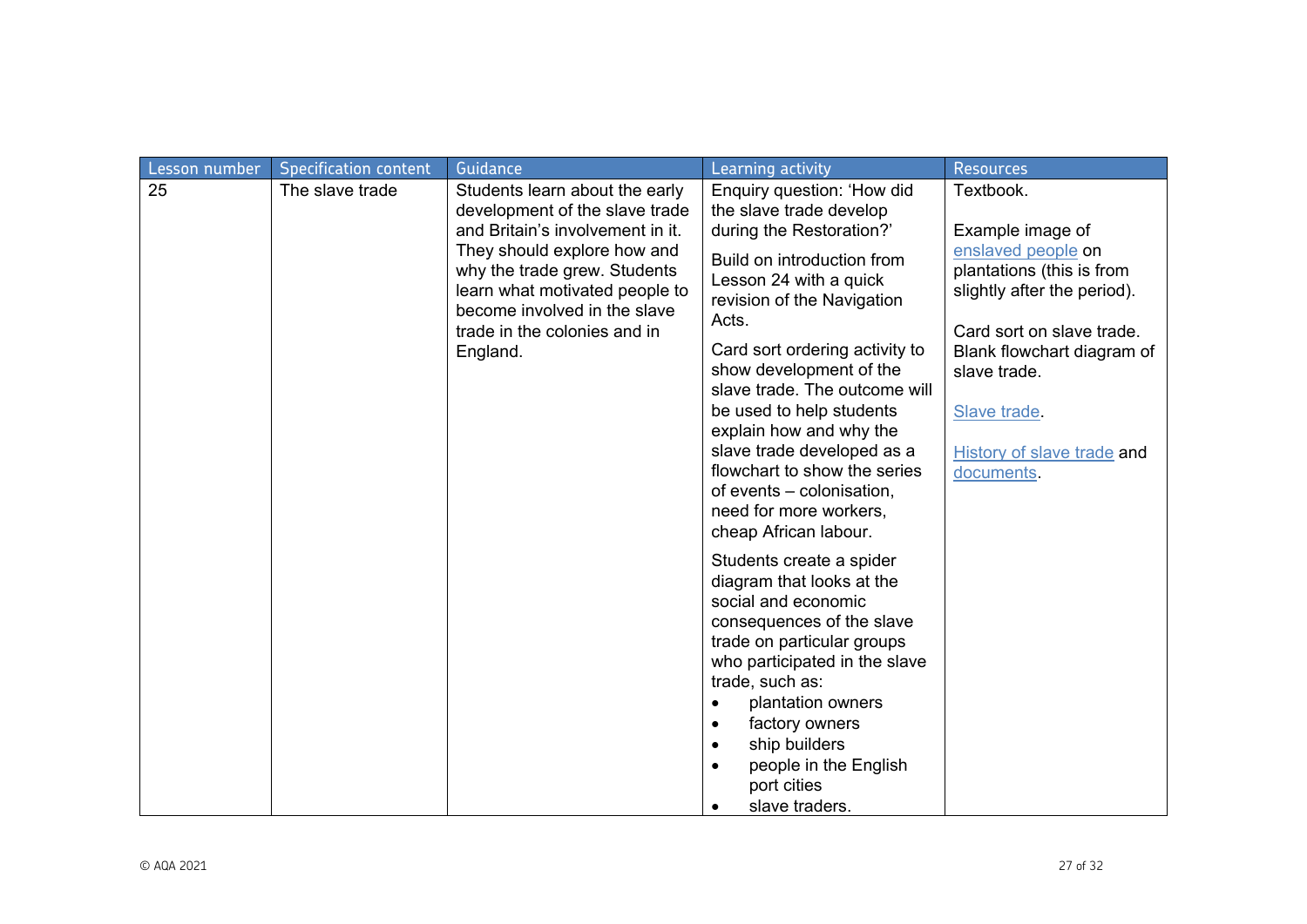## **War**

| Lesson<br>number | <b>Specification content</b>                                                                           | Guidance                                                                                                                                                                                                                               | <b>Learning activity</b>                                                                                                                                                                                                                                                                                                                                                                                                                                                                                                      | <b>Resources</b>                                                                                                                                                     |
|------------------|--------------------------------------------------------------------------------------------------------|----------------------------------------------------------------------------------------------------------------------------------------------------------------------------------------------------------------------------------------|-------------------------------------------------------------------------------------------------------------------------------------------------------------------------------------------------------------------------------------------------------------------------------------------------------------------------------------------------------------------------------------------------------------------------------------------------------------------------------------------------------------------------------|----------------------------------------------------------------------------------------------------------------------------------------------------------------------|
| 26               | English sea power.<br>$\bullet$<br>Naval warfare,<br>$\bullet$<br>including tactics and<br>technology. | Students learn how naval<br>warfare developed during<br>the Restoration including<br>technology and tactics,<br>the birth of the Royal<br>Navy and the changing<br>focus of British<br>operations as part of the<br>Blue Water policy. | <b>Enquiry Question: 'How were</b><br>naval wars fought in the 17th<br>century?'<br>Working in pairs students<br>design an educational<br>website on the Navy during<br>the Restoration. They should<br>include:<br>tactics<br>$\bullet$<br>ships<br>$\bullet$<br>key people<br>$\bullet$<br>role (including Blue<br>$\bullet$<br>Water policy)<br>life in the navy (including<br>$\bullet$<br>press ganging).<br>The website can be designed<br>on paper and/or using a<br>computer depending on the<br>resources available. | Textbook.<br><b>AQA Historic Environment</b><br>Resource Pack 2020 - Dutch<br>Raid on the Medway:<br>Resource N.<br><b>Royal Navy History.</b><br>Blue water policy. |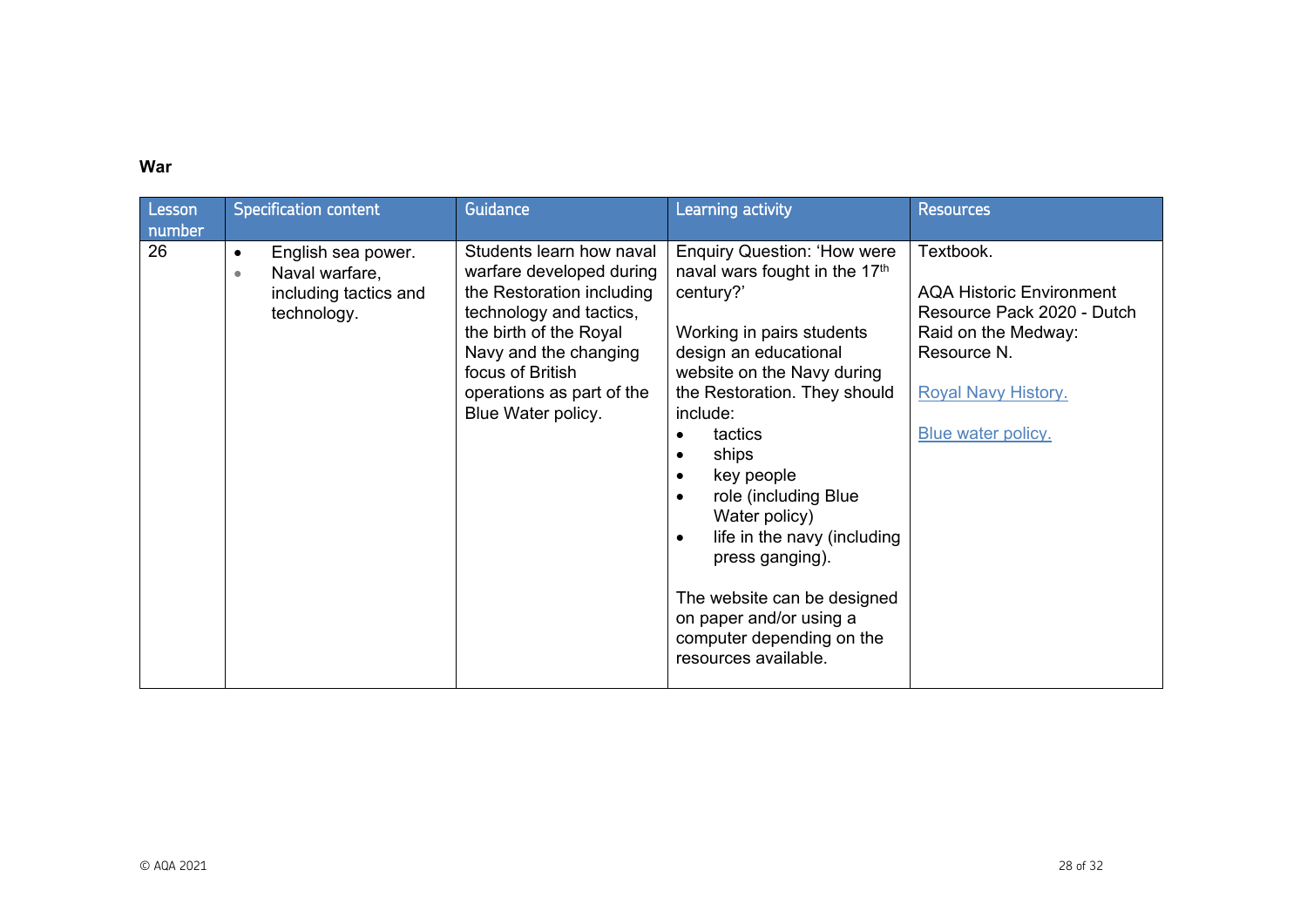| Lesson<br>number | <b>Specification content</b>                                               | Guidance                                                                         | Learning activity                                                                                         | <b>Resources</b>                                                                     |
|------------------|----------------------------------------------------------------------------|----------------------------------------------------------------------------------|-----------------------------------------------------------------------------------------------------------|--------------------------------------------------------------------------------------|
| 27               | Conflict with the<br>$\bullet$<br>Dutch.<br>The Second Anglo-<br>$\bullet$ | Students should learn a<br>basic overview of the<br>events involved in the       | Title: 'The Anglo-Dutch Wars'.<br>Students construct a simple                                             | Textbook.<br>Base timeline/graph for<br>events.                                      |
|                  | Dutch War.<br>The Third Anglo-<br>$\bullet$<br>Dutch War.                  | Second and Third Anglo-<br>Dutch Wars.<br>Students learn about the               | diagram based on the<br>background information to<br>show six reasons that<br>contributed to the outbreak | <b>AQA Historic Environment</b><br>Resource Pack 2020:<br>Background Information and |
|                  |                                                                            | causes of the Anglo-<br>Dutch Wars.                                              | and continuation of the Anglo<br>Dutch Wars.                                                              | Resource M.                                                                          |
|                  |                                                                            | Students need to know<br>why England was                                         | Students create a graph for<br>each war. On the x-axis, they<br>write the key events of the war           | <b>Second Anglo-Dutch War.</b><br>Anglo-Dutch Wars.                                  |
|                  |                                                                            | defeated and the impact<br>they had back in England<br>(particularly the Raid on | set against a timeline. On the<br>y-axis, they draw an English<br>flag at the top and a Dutch flag        | Anglo-Dutch Wars timeline.                                                           |
|                  |                                                                            | the Medway).                                                                     | at bottom. They plot each key<br>event of the wars on the graph<br>depending on whether it was            | Third Anglo-Dutch War.                                                               |
|                  |                                                                            |                                                                                  | good for England or the<br>Netherlands, Students should<br>indicate the causes of the                     | Dutch war from the French<br>perspective.                                            |
|                  |                                                                            |                                                                                  | events and their<br>consequences in their labels.                                                         | <b>Images</b> in the Rijksmuseum<br>of the Anglo-Dutch War.                          |
|                  |                                                                            |                                                                                  | Discussion points:<br>Where were the turning<br>$\bullet$<br>points in the conflicts?                     | <b>Cartoon summary of Anglo-</b><br>Dutch war.                                       |
|                  |                                                                            |                                                                                  | Who were the winners and<br>$\bullet$<br>losers in the Anglo-Dutch<br>Wars?                               | <b>Treaty of Dover (video clip).</b>                                                 |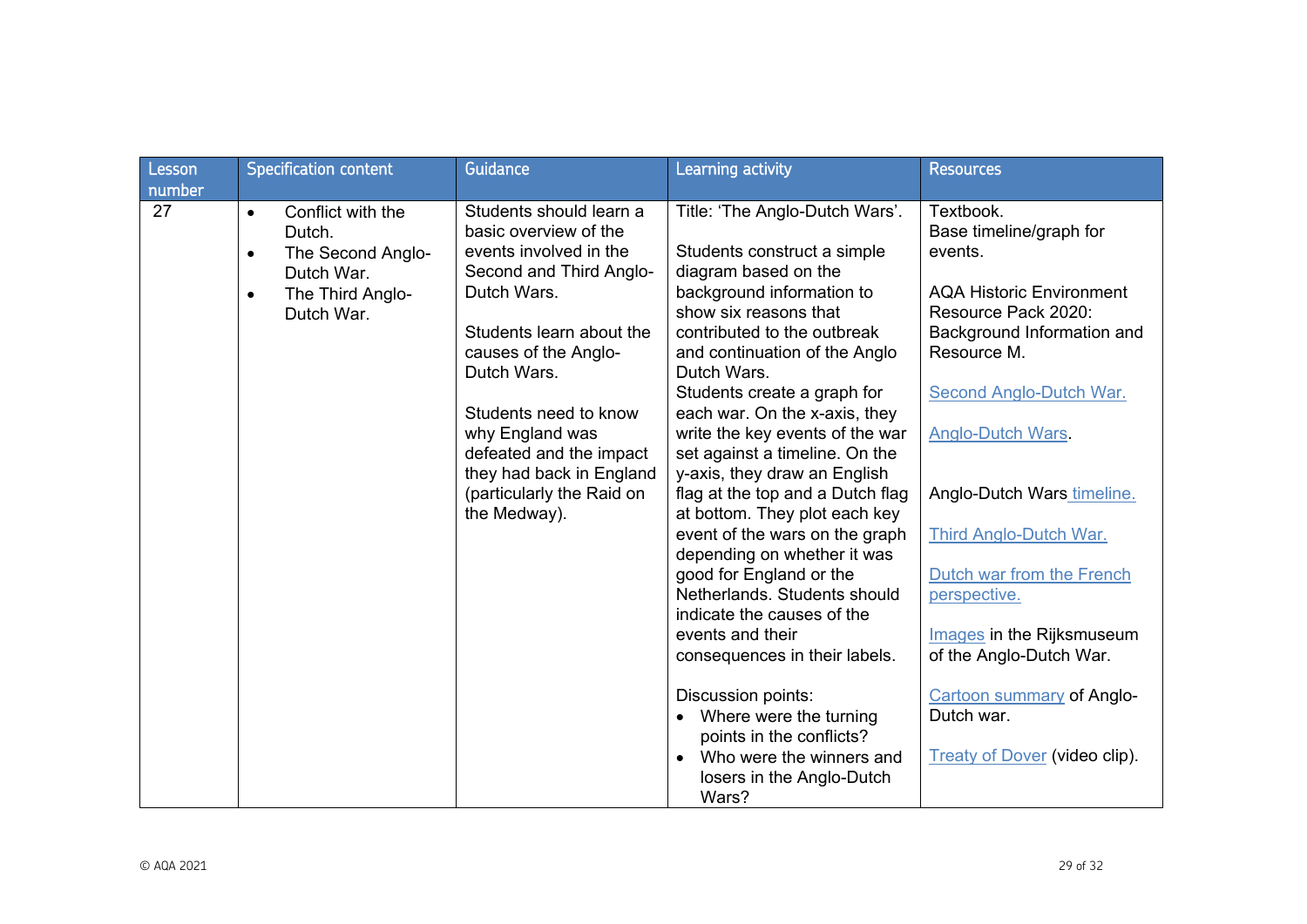| Lesson       | Specification content                                                                                                                   | <b>Guidance</b>                                                                                                                                                                                                                                                                                                                                                              | Learning activity                                                                                                                                                                                                                                                                                                                                                                             | <b>Resources</b>                                                    |
|--------------|-----------------------------------------------------------------------------------------------------------------------------------------|------------------------------------------------------------------------------------------------------------------------------------------------------------------------------------------------------------------------------------------------------------------------------------------------------------------------------------------------------------------------------|-----------------------------------------------------------------------------------------------------------------------------------------------------------------------------------------------------------------------------------------------------------------------------------------------------------------------------------------------------------------------------------------------|---------------------------------------------------------------------|
| number<br>28 | Conflict with the<br>$\bullet$<br>Dutch.<br>The Second Anglo-<br>$\bullet$<br>Dutch War.<br>The Third Anglo-<br>$\bullet$<br>Dutch War. | Students should be<br>encouraged to<br>understand the precise<br>sequence of events<br>involved in the Dutch<br>Raid on the Medway.<br>This lesson should try to<br>establish the reasons for<br>the success of the Dutch<br>Raid on the Medway.<br>It's sometimes useful to<br>suggest that students<br>consider the reasons why<br>the English failed to stop<br>the Raid. | Enquiry question: what<br>happened during the Dutch<br>raid on the Medway?<br>Using a map of South East<br>England and the channel,<br>students should mark on the<br>path of the Dutch fleet.<br>Daily timeline sheet for the<br>events of the Dutch Raid on<br>the Medway may prove useful<br>as a starting point.<br>Using images $B - J$ , students<br>describe what happened on<br>Raid. | <b>AQA Historic Environment</b><br>Resource Pack 2020.<br>Textbook. |
|              |                                                                                                                                         |                                                                                                                                                                                                                                                                                                                                                                              |                                                                                                                                                                                                                                                                                                                                                                                               |                                                                     |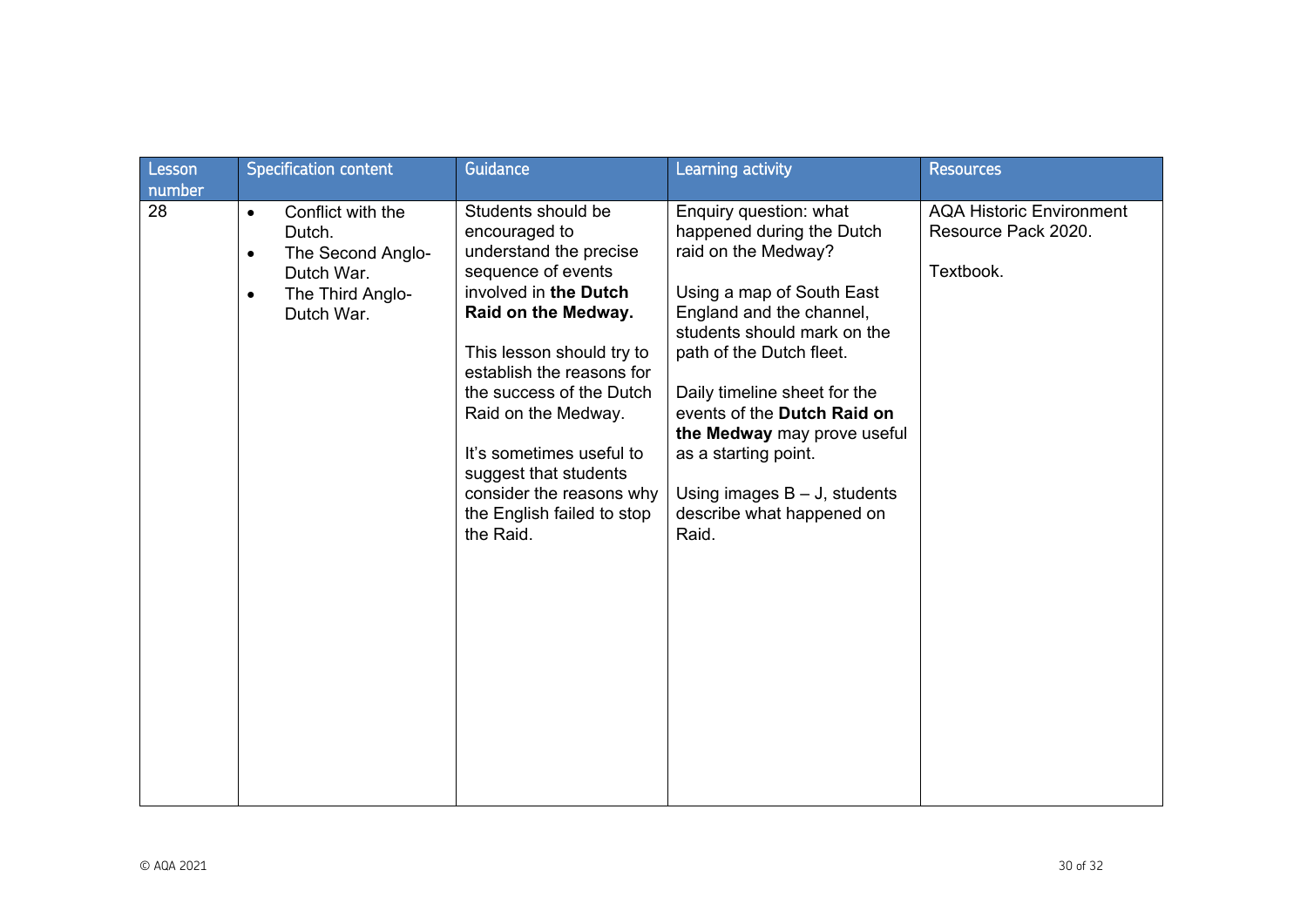| Lesson                    | <b>Specification content</b> | Guidance                                                                                                                                                                                                                                                                                                                                                                                                                                                                                          | Learning activity                                                                                                                                                                                                                                                                                                                                                                                                                                                                                                                                                                                                                                                                                                    | <b>Resources</b> |
|---------------------------|------------------------------|---------------------------------------------------------------------------------------------------------------------------------------------------------------------------------------------------------------------------------------------------------------------------------------------------------------------------------------------------------------------------------------------------------------------------------------------------------------------------------------------------|----------------------------------------------------------------------------------------------------------------------------------------------------------------------------------------------------------------------------------------------------------------------------------------------------------------------------------------------------------------------------------------------------------------------------------------------------------------------------------------------------------------------------------------------------------------------------------------------------------------------------------------------------------------------------------------------------------------------|------------------|
| number<br>28<br>continued |                              | Students should be<br>encouraged to come to<br>some final conclusion<br>about the Raid, paying<br>particular attention to the<br>role of location, the<br>military resources of<br>each side,<br>strategy/tactics, and their<br>leaders.<br>Students need to explore<br>the impact of the war in<br>England where many<br>saw it as part of a wider<br>Catholic Plot.<br>Students may consider<br>the question $-$ why did<br>the Secret Treaty of<br>Dover cause so much<br>trouble for Charles? | Enquiry question: why was the<br>Dutch raid on the Medway<br>successful?<br>Distribute the following<br>headings to pairs of students<br>They find evidence from<br>Resource pack to report back<br>to the class in order to<br>contribute to the debate,<br>started by a series of<br>statements on:<br>size and nature of the<br>$\bullet$<br>fleets<br>the condition of the two<br>$\bullet$<br>fleets/neighbours<br>luck/accident<br>$\bullet$<br>strategy.<br>$\bullet$<br>leadership<br>$\bullet$<br>communication<br>$\bullet$<br>tactics/decisions.<br>$\bullet$<br>Students may be asked to<br>consolidate their<br>understanding by writing a<br>short essay of no more than<br>330 words to explain their |                  |
|                           |                              |                                                                                                                                                                                                                                                                                                                                                                                                                                                                                                   | view. This may be then set as<br>a revision exercise to be<br>summarised in no more than<br>100 words in preparation for<br>Lesson 30.                                                                                                                                                                                                                                                                                                                                                                                                                                                                                                                                                                               |                  |